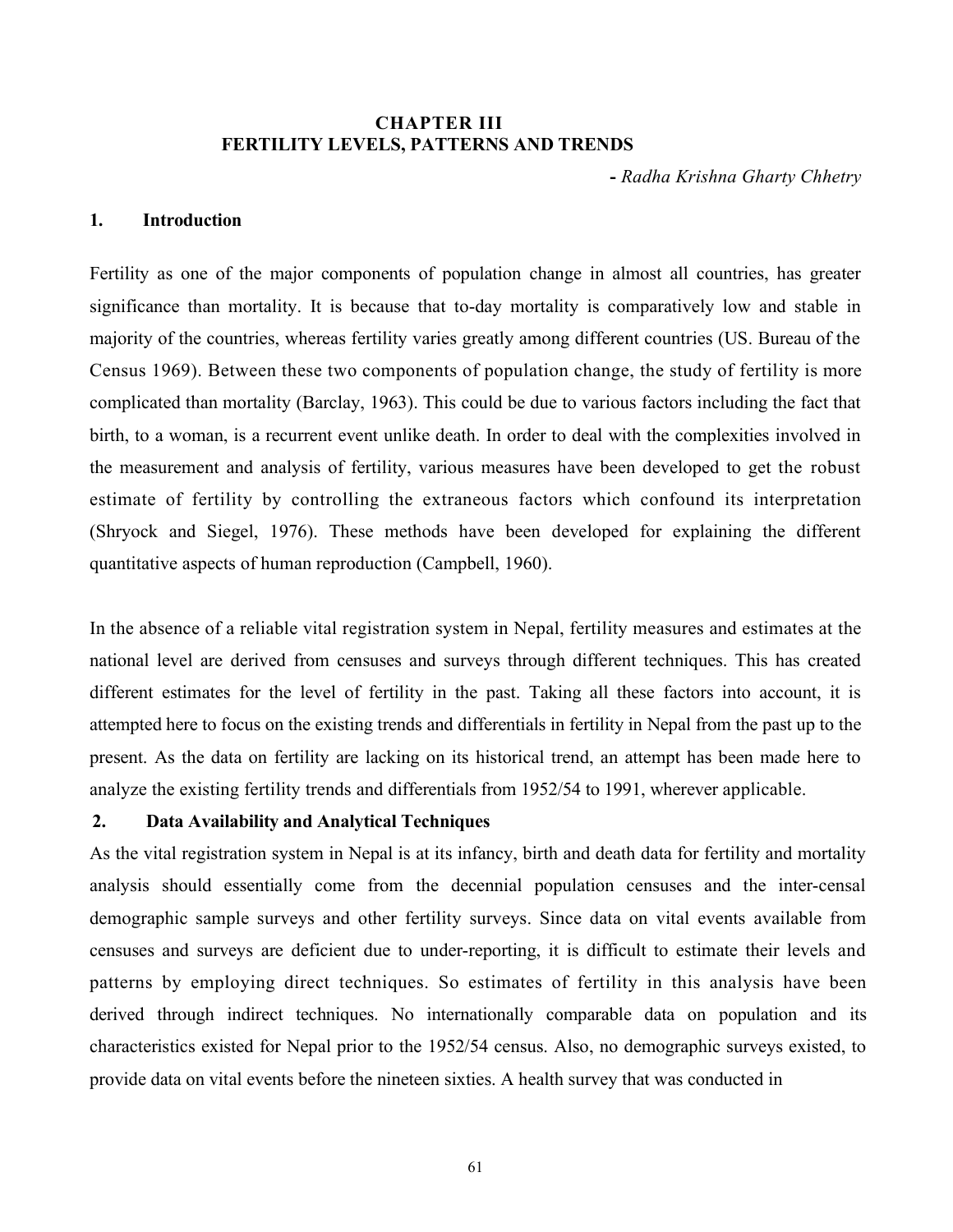1966 (Gubhaju, et al., 1978) provided estimates of fertility but there were inherent weaknesses in the sample design and methodology. More reliable estimates of fertility were available from the multi-round demographic sample surveys conducted by the Central Bureau of Statistics in 1974-75, 1976 and l977- 78; and the Nepal Fertility Survey of 1976 conducted by WFS (UN, 1980).

Even though the population counts in Nepal started as early as in 1911 and thereafter approximately at intervals of 10 years, the first four counts up to 1941 were only absolute counts of the population, and no other information were collected. Internationally comparable census started from 1952/54, and information on female fertility started to be collected from 1961 census onwards (CBS, 1987).

Regarding the quality of birth and death statistics, the under-reporting particularly of children born alive but dead soon after and the omissions in the recording of births as well as deaths at very early ages, are characteristic of the population censuses and demographic sample surveys conducted in Nepal (Chhetry, 1992). Not only the censuses but also sample surveys such as the Nepal Fertility Survey of 1976, Contraceptive Prevalence Survey of 1981 and many other similar surveys, suffer from different types of response biases, necessitating the use of indirect methods for obtaining accurate demographic estimates (Goldman, et al., 1979). Regarding fertility data in censuses, the data on children ever born as well as the data on births of the past 12 months do seem to be underreported (CBS, 1987). Since reporting of births and deaths is likely to be more complete and accurate in surveys than in censuses, the former have played an important role in the establishment of fertility and mortality rates in Nepal. Establishment of trends had, however, been problematic on account of differential completeness and quality levels in the data coming from censuses and surveys.

Questions on fertility were asked of all ever married women 15 to 49 years of age in the 1991 census. Gender-wise data were collected on children ever born, living with mothers, living elsewhere and dead. Further, this distribution was reconfirmed by separately asking the total ever-born children by sex. To ascertain the level of current fertility, all ever married women were asked whether there was any live birth during the past 12 months. If the answer was yes, the sex of the new born baby was recorded. Similar procedure was adopted also in the 1971 and 1981 population censuses in an attempt to obtain information oil cumulative and current fertility.

Indirect demographic techniques and tools including the software packages developed for demographic estimations are employed in this analysis. The techniques for indirect estimations used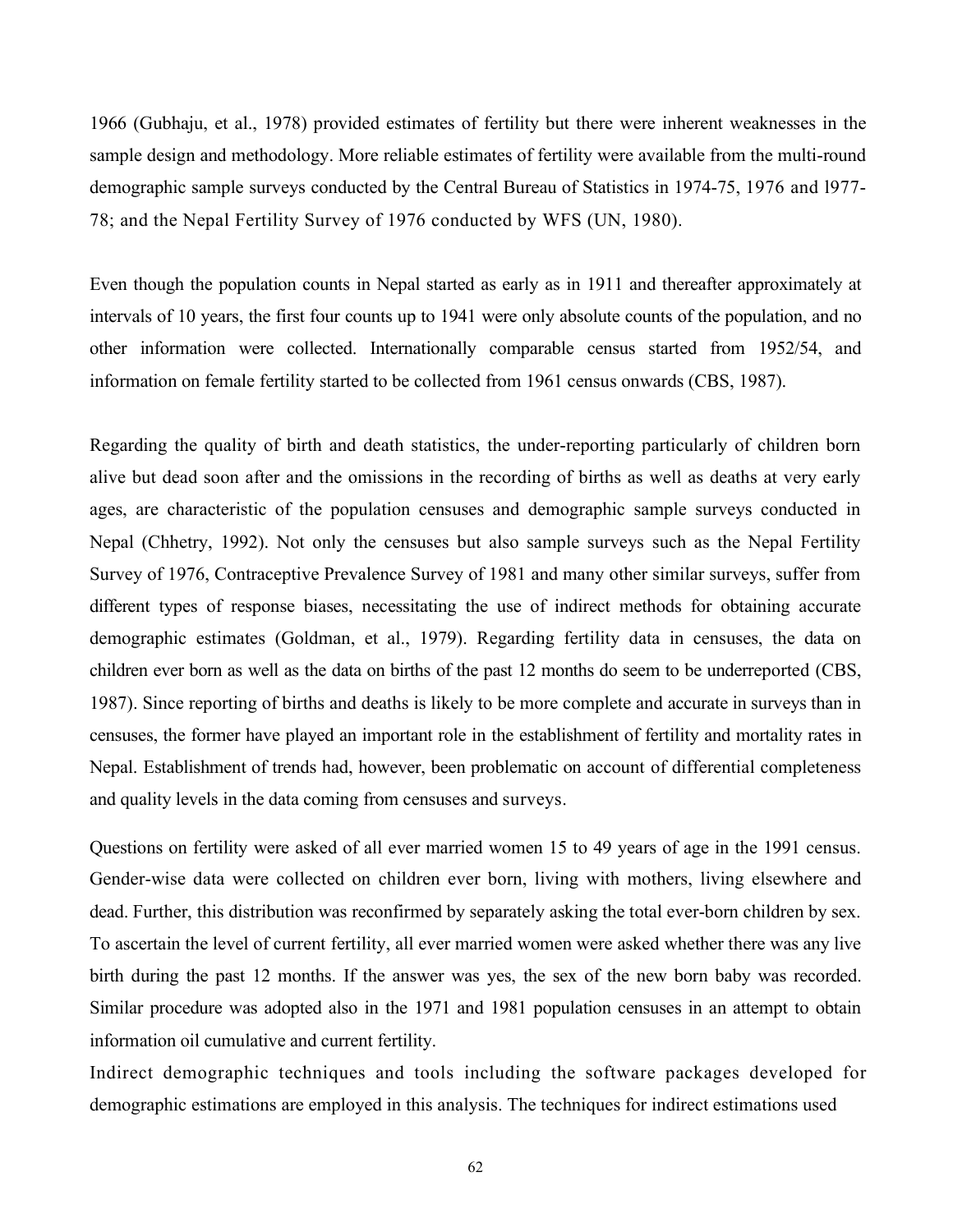in this analysis are the P/F Ratio method using Brass and Trussel variants. The fertility packages developed by the East-West Population Institute and the Population Analysis Spreadsheet (PAS) developed by the Center for International Research of the US. Bureau of the Census are also used in the present analysis.

#### 3. Child Woman Ratio: A Measure of Fertility

One of the commonly and widely used and easily understood measures of fertility is the child woman ratio. This ratio is usually computed by dividing the total number of children below 5 years of age by the number of women 15 to 49 years of age (PRB,1978). Also known as fertility ratio, the child woman ratio is a proxy to measure fertility in countries where the vital registration system is either lacking or is very inadequate (Shryock, 1976). Since the numerator of the ratio is based on the survivors of the births, instead of the births, during the five years preceding the census, this ratio is affected by infant and childhood mortality (Barclay, 1963). Even though this ratio provides only a rough approximation of the fertility measure on account of possible under enumeration of children under age 5, it is a useful indicator and is often used in fertility analysis.

| Area                        | <b>Child Woman Ratio per Woman</b> |       |  |  |  |
|-----------------------------|------------------------------------|-------|--|--|--|
|                             | 1981                               | 1991  |  |  |  |
| Nepal                       | 0.656                              | 0.615 |  |  |  |
| Development Regions         |                                    |       |  |  |  |
| <b>EDR</b>                  | 0.621                              | 0.585 |  |  |  |
| <b>CDR</b>                  | 0.635                              | 0.590 |  |  |  |
| <b>WDR</b>                  | 0.661                              | 0.615 |  |  |  |
| <b>MWDR</b>                 | 0.720                              | 0.687 |  |  |  |
| <b>FWDR</b>                 | 0.725                              | 0.682 |  |  |  |
| <b>Ecological Zones</b>     |                                    |       |  |  |  |
| Mountain                    | 0.617                              | 0.632 |  |  |  |
| Hill                        | 0.643                              | 0.610 |  |  |  |
| Terai                       | 0.680                              | 0.617 |  |  |  |
| Rural/Urban Residence       |                                    |       |  |  |  |
| Rural                       | 0.660                              | 0.630 |  |  |  |
| Urban                       | 0.606                              | 0.478 |  |  |  |
| $\sim$<br>CDG 1004 371 37.1 |                                    |       |  |  |  |

Table l: Child Woman Ratio by Development Regions, Ecological Zones and Rural Urban Residence for Nepal, 1981 and 1991

Source: CBS, 1984, Vol. I, Part 1, Table 5

CBS, 1993, Vol. 1, Part. l, Table 5.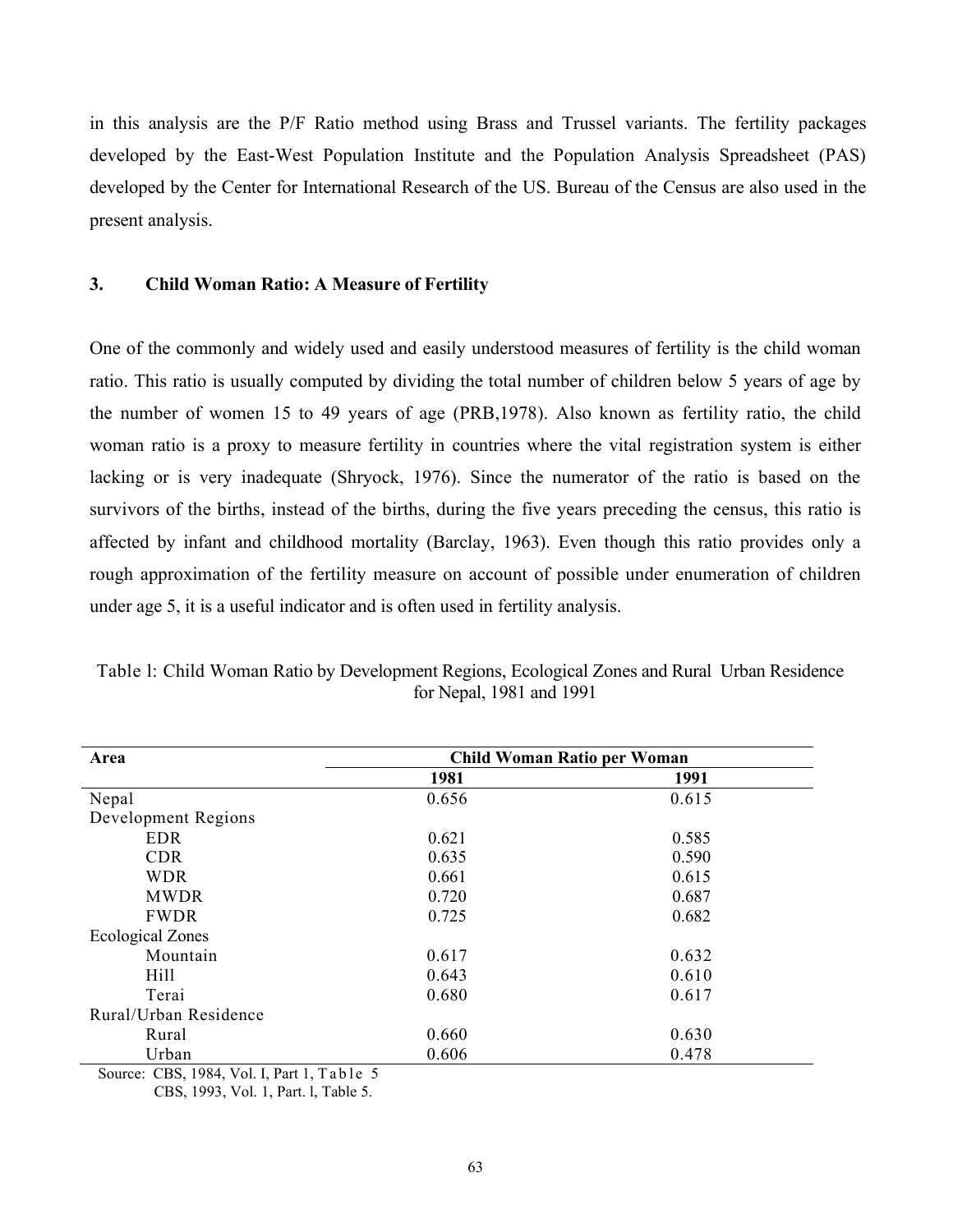The child woman ratio at the national, regional and ecological zone level is presented above (see Table 1). This table also shows the rural/urban differential during the period 1981-1991.

There has been a declining trend in the child woman ratio during 1981-1991. This could be the result of a decline in fertility during that period. Another cause for this result could, wholly or partly, be the differential completeness in the enumeration of children below 5 years of age in the two censuses. Theoretically, an increase in the infant and childhood mortality could also cause this decline. This possibility may be ruled out in the present case since there is no evidence to support the assumption of increase in infant and childhood mortality in Nepal.

The decline in child woman ratio (CWR) is apparent in most of the sub-areas of the country. Except in the Mountain zone, this ratio has declined in all other ecological zones and development regions. The effect of high fertility as well as the female migration could possibly explain the increase in the ratio in the mountain belts. Of all the regions and zones, 'Terai seems to have achieved the highest decline in the child woman ratio during 1981-1991.

In the decline of child woman ratio, the rural-urban differential is the most significant one - the child woman ratio has substantially reduced in the urban area. The gap between the rural/urban CWR has further widened -- from 0.660 to 0.606 in 1981 and from 0.630 to 0.478 in 1991. This could be due to the actual decline in fertility at a higher rate in urban areas than in rural areas. Another major reason for this decline could be migration of females, particularly of never-married and dissolved-marriage categories to the urban areas.

#### 4. Estimation of Level and Age Pattern of Fertility

There are a number of indices used, to measure fertility. The most common of these is the Total Fertility Rate (TFR). This is a summary index whose age pattern is denoted by the Age Specific Fertility Rates (ASFR). Annual number of births and mid-year population of women, both by age, are the data needed for its computation. Since most Countries do not have reliable vital statistics, different techniques have been developed to estimate fertility measures indirectly using the information either from census or survey (Arriaga, et al., 1992). Presented in Table 2 are the estimates of TFR and ASFR obtained through the application of three methods of indirect estimation, using the 1991 Population Census data.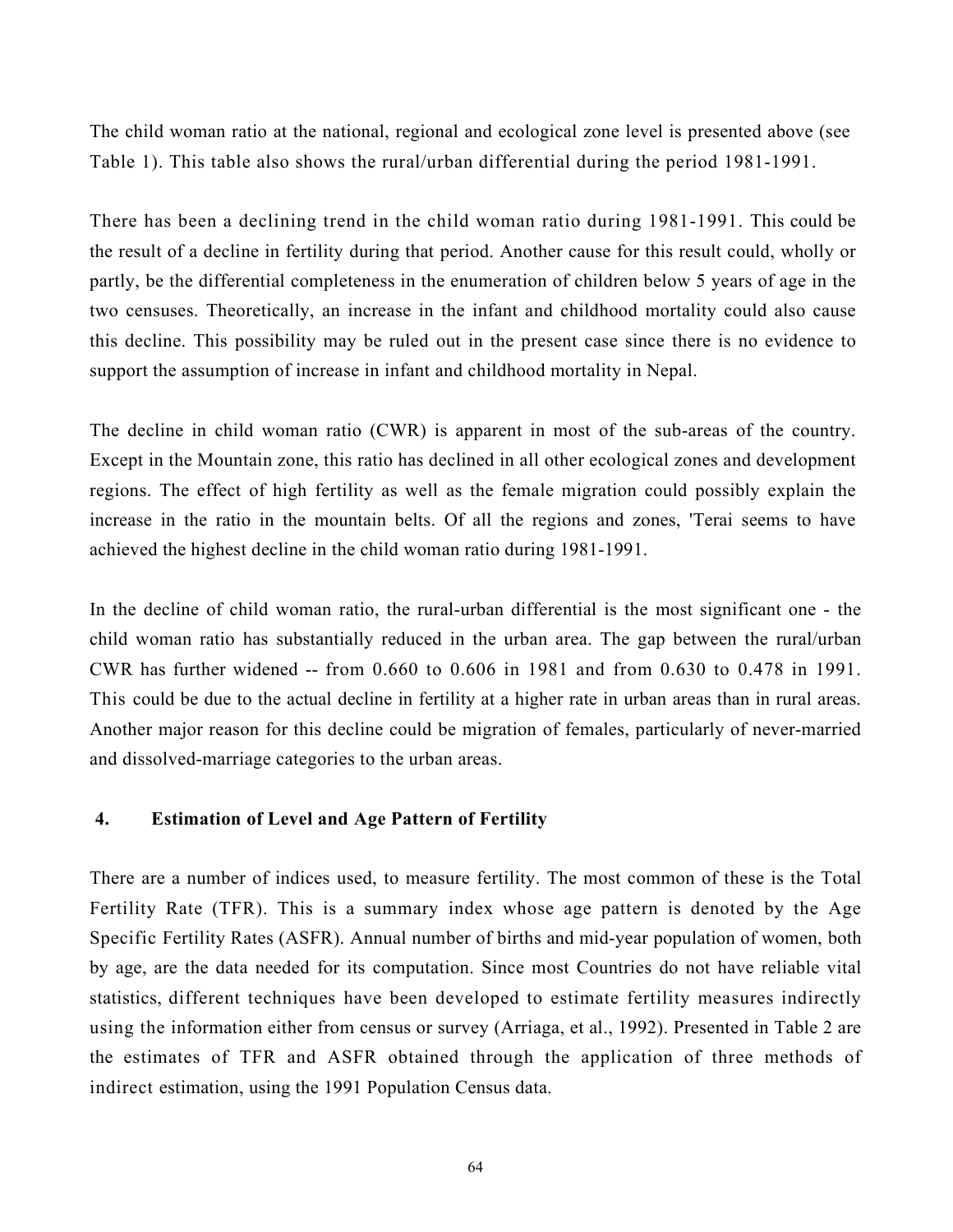| <b>Age Group</b> | <b>PF Ratio Method</b> | <b>Arriaga Method</b> | <b>Trussell Method</b> |
|------------------|------------------------|-----------------------|------------------------|
| $15-19$          | 0.0955                 | 0.0888                | 0.099                  |
| $20 - 24$        | 0.2744                 | 0.2684                | 0.274                  |
| $25 - 29$        | 0.2578                 | 0.2546                | 0.258                  |
| $30 - 34$        | 0.2008                 | 0.1985                | 0.201                  |
| $35 - 39$        | 0.1458                 | 0.1428                | 0.146                  |
| $40 - 44$        | 0.0744                 | 0.0739                | 0.074                  |
| 45-49            | 0.0277                 | 0.0258                | 0.027                  |
| <b>TFR</b>       | 5.4                    | 5.3                   | 5.4                    |

Table 2: Estimates of Age Specific Fertility Rates and Total Fertility Rate Based on Different Techniques for Nepal, 1991.

Source: CBS, 1993, Vol. 1, Part XII, Table 40 and 43 UN, 1983, Chapter II B.

The P/F ratio method of Brass and a refinement of the same by Trussel (United Nations, 1983) yield more or less identical estimates of the level of fertility as well as the age pattern. These methods assume constancy of fertility during the years prior to the 1991 census. The Arriaga method (United Nations, 1993) on the other hand takes into account past changes, if any, in fertility. The level of fertility estimated by this method is only slightly lower, represented by a TFR value of 5.3, compared to 5.4 estimated by the other two methods. There is also a remarkable closeness in the age pattern of fertility as shown in Table 2 and Fig.1.

In view of the fact that there is remarkable consistency among the estimates provided by these different techniques, and that the Arriaga method has the additional advantage of recognizing past fertility changes, the results of this method should be acceptable. The reservation, if any, in accepting these results should be on account of other considerations, such as the quality of data used in the estimation.

TFR was estimated to be 6.3 in 1981. The estimate of 5.3 for TFR in 1991 would imply a drop of about 16 per cent in a decade. The contraceptive prevalence (modern methods) increased from 8 per cent in 1981 to 24 per cent in 1991 (FP/MCH, 1993). Contraceptive prevalence being the main determinant of fertility trend, an increase of sixteen percentage points in contraceptive prevalence is not consistent with a sixteen per cent drop in fertility. CPR of 24 per cent seems to imply a TFR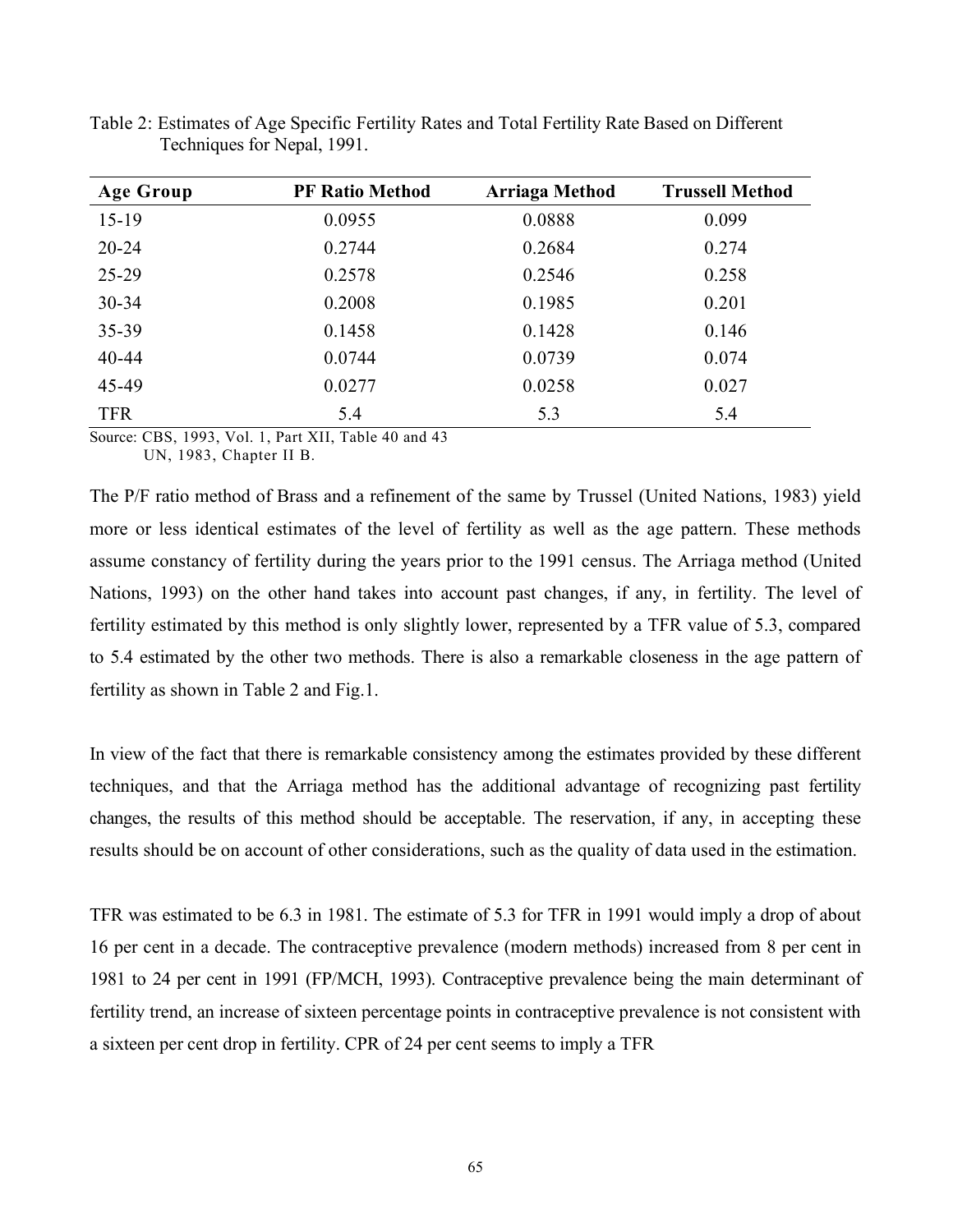value of nearly 5.8<sup>1</sup>. From this point of view, the value of 5.3 for TFR in 1991 appears to be an under-estimate.



The reason for under-estimation could possibly lie in the quality of data used. It may be noted that in all the three techniques used for estimation, the data on children ever born are treated as complete and in comparison with this, the under-reported birth data are adjusted. If in fact the CEB data are less than complete, the estimated TFR would be lower than the true value. Usually the CEB data are more complete in a survey than in a census. Hence, in order to determine the true level of fertility, use of survey data should be explored for estimation. The. Nepal Fertility, Family Planning and Health Survey was conducted at about the same time as the 1991 census. Arriaga technique applied to this survey data yielded a TFR of 5.6 in 1991 (Table 3). TFR of 5.6 in 1991 would imply 11-12 per cent drop from the 1981 level of 6.3. This appears to be more consistent with an increase of 16 per cent in the contraceptive prevalence. Thus the level of 5.6 for TFR appears to be closer to the truth and accordingly accepted. The estimates of TFR and ASFR, thus arrived at are shown in Table 3.

<sup>1</sup> IRDI, 1991

Based on the data from Demographic and Health Surveys (DHS), the regression relationship between TFR and CPR is given by (IRDI, 1991):  $TFR = -.06895 (CPR) + 7.43671$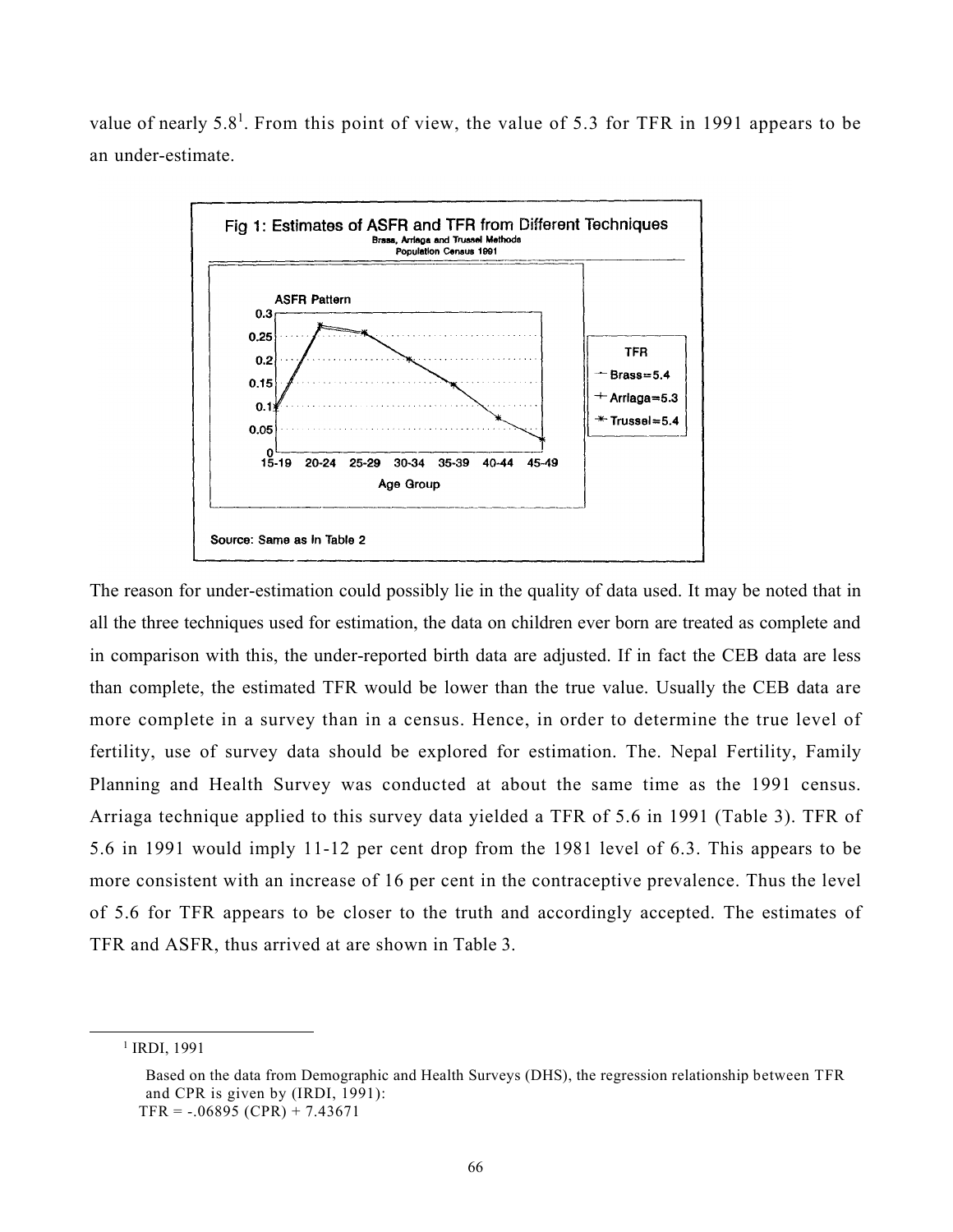| <b>Age Group</b>             | <b>ASFR</b>              |
|------------------------------|--------------------------|
| $15-19$                      | 0.095                    |
| $20 - 24$                    | 0.286                    |
| 25-29                        | 0.272                    |
| 30-34                        | 0.212                    |
| 35-39                        | 0.151                    |
| 40-44                        | 0.077                    |
| 45-49                        | 0.028                    |
| <b>TFR</b><br>-------------- | 5.6<br>____ _ _ _ _<br>. |

Table 3: Estimates of Age Specific Fertility Rates (ASFR) and Total Fertility Rate (TFR), based on the Population Census, 1991 and Nepal Fertility, Family Planning and Health Survey, 1991.

Source: CBS, 1993, Vol. 1, Part XII, Table 40 and 43 FP/MCH, 1993, Table 6.1 and Appendix-F Arriaga, et-al., 1992, ARFE-2, pp. 73-81.

#### 5. Trends in Fertility:

### 5.1 Trends in Age Specific Fertility Rates

Age specific fertility rates (ASFR) estimated from data from the three censuses of 1971. 1981 and 1991 along with those obtained from the five inter-censal surveys are shown in Table 4. These sets of ASFR are not only based on various sources of data but also are estimated using a variety of techniques. Recognizing this variety of sources and methodologies, it may be said that there seems to be an appreciable degree of consistency among the schedules of ASFR. The two schedules of 1976 coming from two different surveys, exhibit a remarkable degree of closeness in terms of their age pattern. The 1981 schedule of ASFR, however, needs to be singled out for its deviation in its age pattern from others. The 1981 schedule is characterized by the lowest ASFR in the first three age groups and the highest ASFR in the last three age groups, among all the schedules considered here. The reason for the 1981 age pattern of fertility to be distinctly different from others is not readily known. The distinctive pattern of 1981 along with the similarity of pattern of other years may be seen in Fig 2.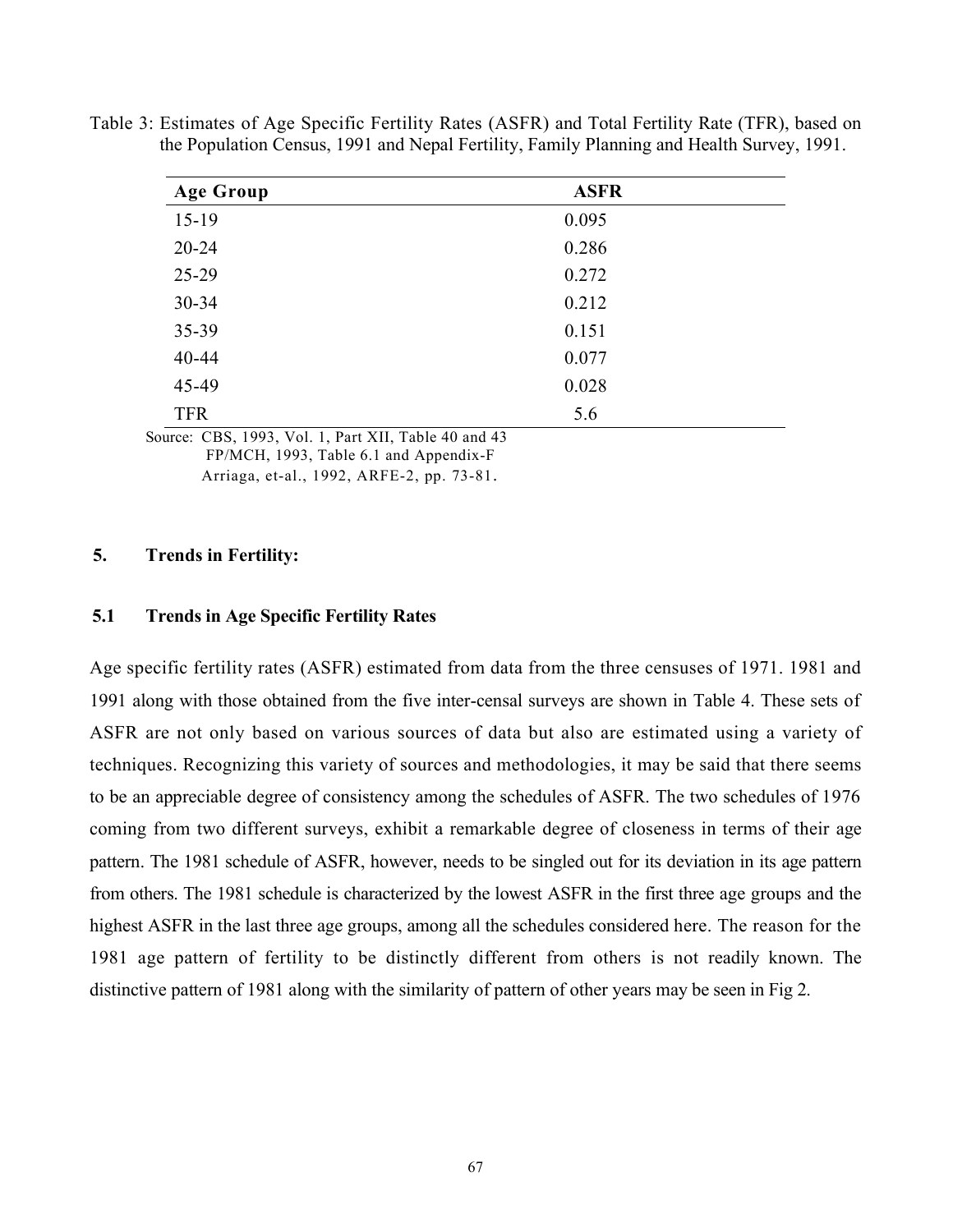| <b>Age Group</b> | $1971^{\circ}$ | 1974/75 <sup>b</sup> | $1976^{\circ}$ | $1976$ <sup>d</sup> | $1977/78$ <sup>e</sup> | $1981$ <sup>f</sup> | 1986 <sup>g</sup> | 1991 <sup>h</sup> |
|------------------|----------------|----------------------|----------------|---------------------|------------------------|---------------------|-------------------|-------------------|
| $15-19$          | 0.074          | 0.116                | 0.141          | 0.145               | 0.130                  | 0.066               | 0.094             | 0.095             |
| $20 - 24$        | 0.267          | 0.270                | 0.305          | 0.290               | 0.294                  | 0.230               | 0.326             | 0.286             |
| 25-29            | 0.310          | 0.297                | 0.284          | 0.295               | 0.294                  | 0.266               | 0.289             | 0.272             |
| $30 - 34$        | 0.261          | 0.260                | 0.252          | 0.269               | 0.252                  | 0.245               | 0.215             | 0.212             |
| 35-39            | 0.196          | 0.169                | 0.170          | 0.169               | 0.180                  | 0.206               | 0.174             | 0.151             |
| $40 - 44$        | 0.109          | 0.089                | 0.095          | 0.075               | 0.072                  | 0.142               | 0.087             | 0.077             |
| 45-49            | 0.043          | 0.050                | 0.034          | 0.023               | 0.024                  | 0.099               | 0.021             | 0.028             |
| <b>TFR</b>       | 6.3            | 6.3                  | 6.4            | 6.3                 | 6.2                    | 6.3                 | 6.0               | 5.6               |

Table 4: Trends in Age Specific Fertility Rates and Total Fertility Rates for Nepal from 1971 to 1991

Source: CBS, 1987, pp. 283-284

- a. The Analysis of Population Statistics of Nepal, 1977
- b. Demographic Sample Survey, 1974/75
- c. Demographic Sample Survey, 1976
- d. Nepal Fertility Survey, 1976
- e. Demographic Sample Survey, 1977/78
- f. Calculated using Arriaga Technique on 1981 population Census data.
- g. Nepal Fertility. Family Planning and Health Survey, 1986.
- h. Table 3.

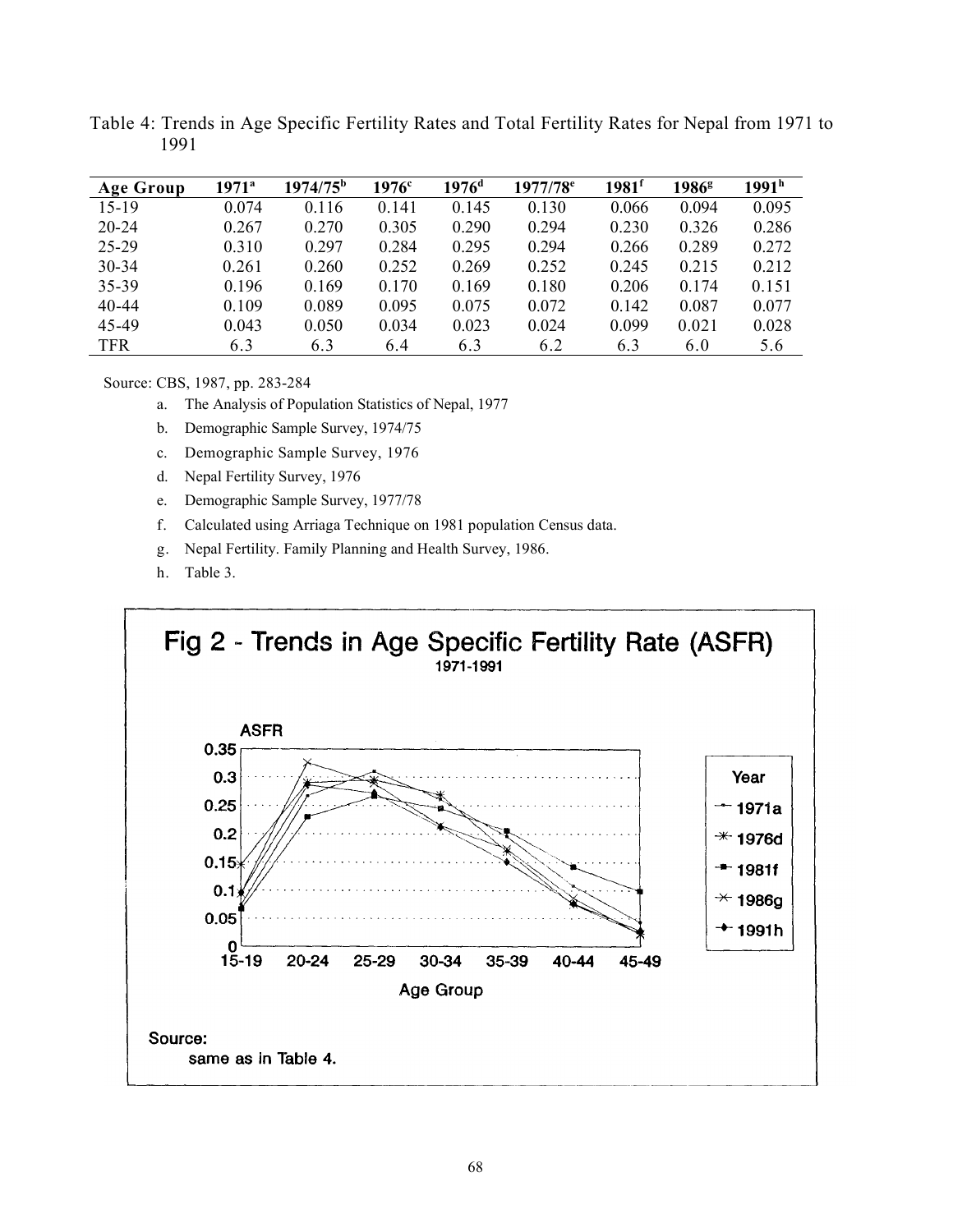### 5.2 Trends in Total Fertility Rate

The Total Fertility Rates (TFR) corresponding to the schedules of ASFR from 1971 to 1991 are also given in Table 4. The TFR is the average number of children that would be born to women during their child-bearing years conforming to the age specific fertility rates of a given year (PRB, 1978). As shown in Table 4, a TFR value ranging from 6.2 to 6.4 in the nineteen seventies as decreased to around 5.6 in the nineteen nineties.

Figure 3 clearly indicates that the TFR had remained almost constant during the period 1971-1981. This phenomenon could be associated with the high level of infant and child mortality during this period. Declines in TFR are evident in 1986 and 1991. These declines have been supported by increments in contraceptive prevalence between 1981 and 1991 as discussed earlier. These findings are significant in the sense that they subscribe to the fact that fertility decline has already started in Nepal.

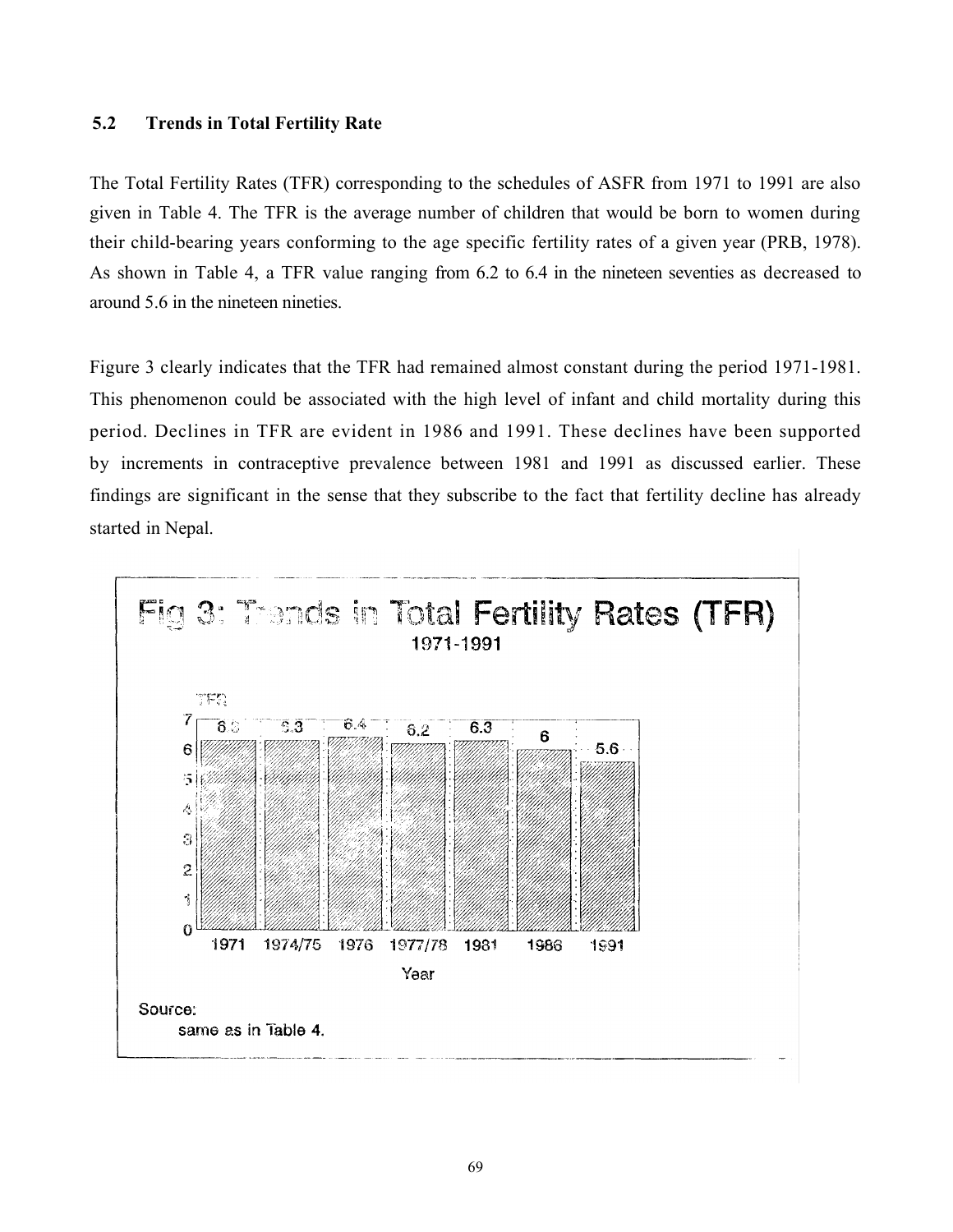### 5.3 Trends in Crude Birth Rate

In a country where the reporting of births is fairly good, a direct measure on the level of fertility could be obtained from Crude Birth Rate (CBR). The Crude Birth Rate is the number of live births per 1000 midyear population in a given year (Shryock, 1976). This measure is simple to calculate and easy to understand; the only problem is the under-reporting of live births in censuses. The problem may be due to the recall lapse on the part of the respondent, proxy interview and failure to report infant deaths, also as live births. Taking all these into account, the CBR does not reflect the true level of birth rate when calculated directly. This necessitates CBR to be estimated applying indirect techniques.

Various estimates exist for CBR during the past forty years, for Nepal. These differ in source of data as well as method of estimation. It may be seen from Table 5, the estimated CBR ranged from as high a value as 47-49 per 1000 population, to as low a value as 41. The CBR estimates consistently show a level of around 45 for the mid-1970s and a level of about 41 towards the end of 1980s. In spite of the fluctuations which are bound to be there when varied sources of data and methods of estimation are involved, the overall trend in CBR is a declining one. This finding is encouraging in the sense that it provides a reconfirmation of the trend exhibited by TFR.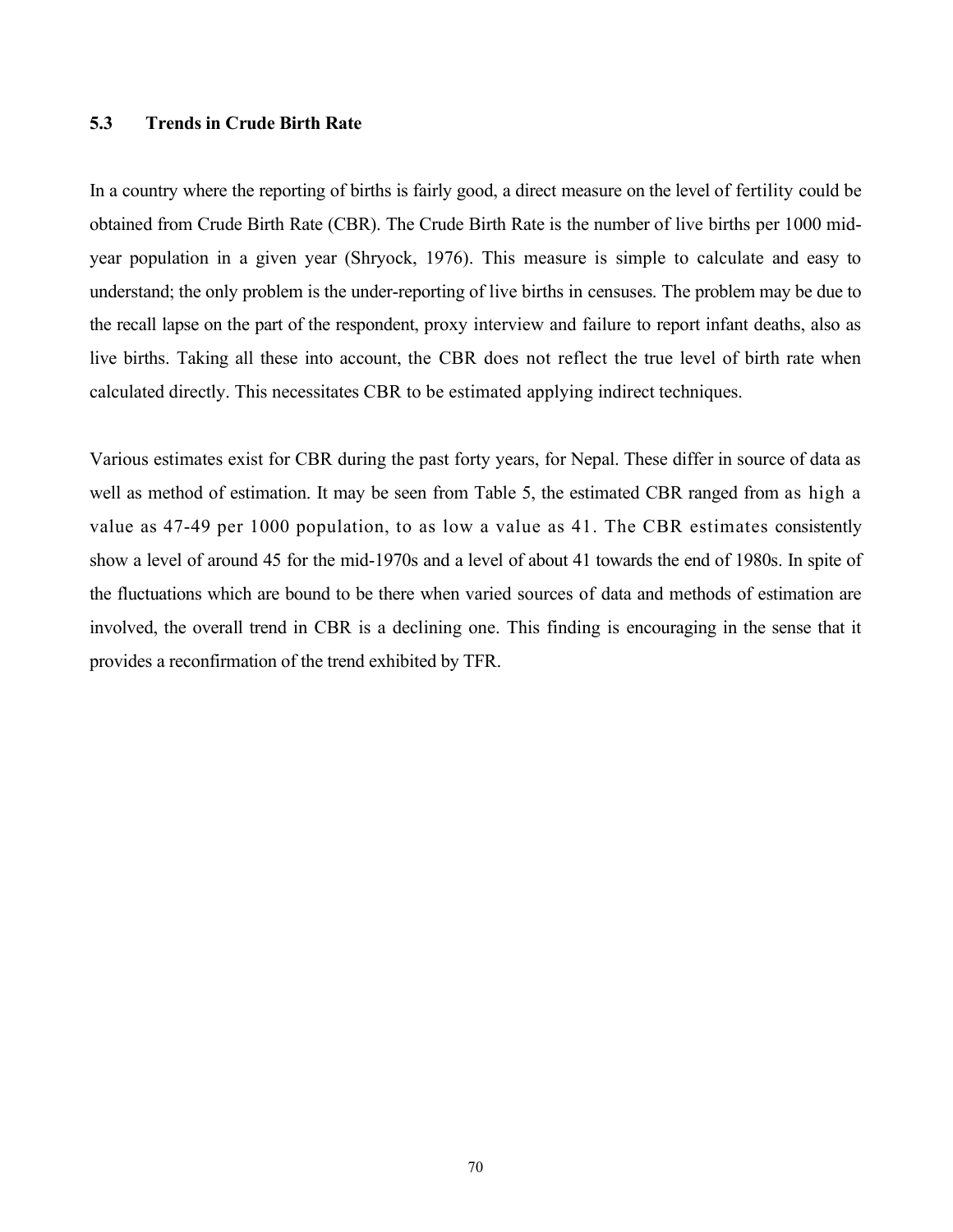| Year    | <b>Source</b>                                        | <b>CBR</b> |
|---------|------------------------------------------------------|------------|
| 1952/54 | United Nations <sup>a</sup>                          | 45.0       |
| 1954    | Vaidiyanathan and Gaige <sup>a</sup>                 | 48.7       |
| 1961    | Krotki and Thakur <sup>a</sup>                       | 47.0       |
| 1971    | United States Bureau of the Census <sup>a</sup>      | 43.4       |
|         | Gubhaju <sup>a</sup>                                 | 42.4       |
|         | Central Bureau of Statistics (adjusted) <sup>a</sup> | 42.0       |
| 1974-75 | Demographic Sample Survey (adjusted) <sup>a</sup>    | 44.7       |
| 1976    | Demographic Sample Survey (adjusted) <sup>a</sup>    | 45.5       |
|         | Nepal Fertility Survey (adjusted) <sup>a</sup>       | 45.5       |
| 1977-78 | Demographic Sample Survey (adjusted) <sup>a</sup>    | 42.6       |
| 1981    | Central Bureau of Statistics b                       | 44.0       |
|         | Karki <sup>b</sup>                                   | 44.9       |
|         | $(FP/MCH^b)$                                         | 42.9       |
| 1986    | Demographic Sample Survey c                          | 40.7       |
| 1991    | Central Bureau of Statistics <sup>d</sup>            | 41.6       |

Table 5: Estimates of Crude Birth Rate (CBR) for Nepal, 1952/54 - 1991

Source: a. UN, 1980, p.61

b. CBS, 1988, p.43, Table 1.

c. CBS, 1988, p.43.

d. Calculated using the ASF'R pattern generated by Arriaga Technique in Table 3.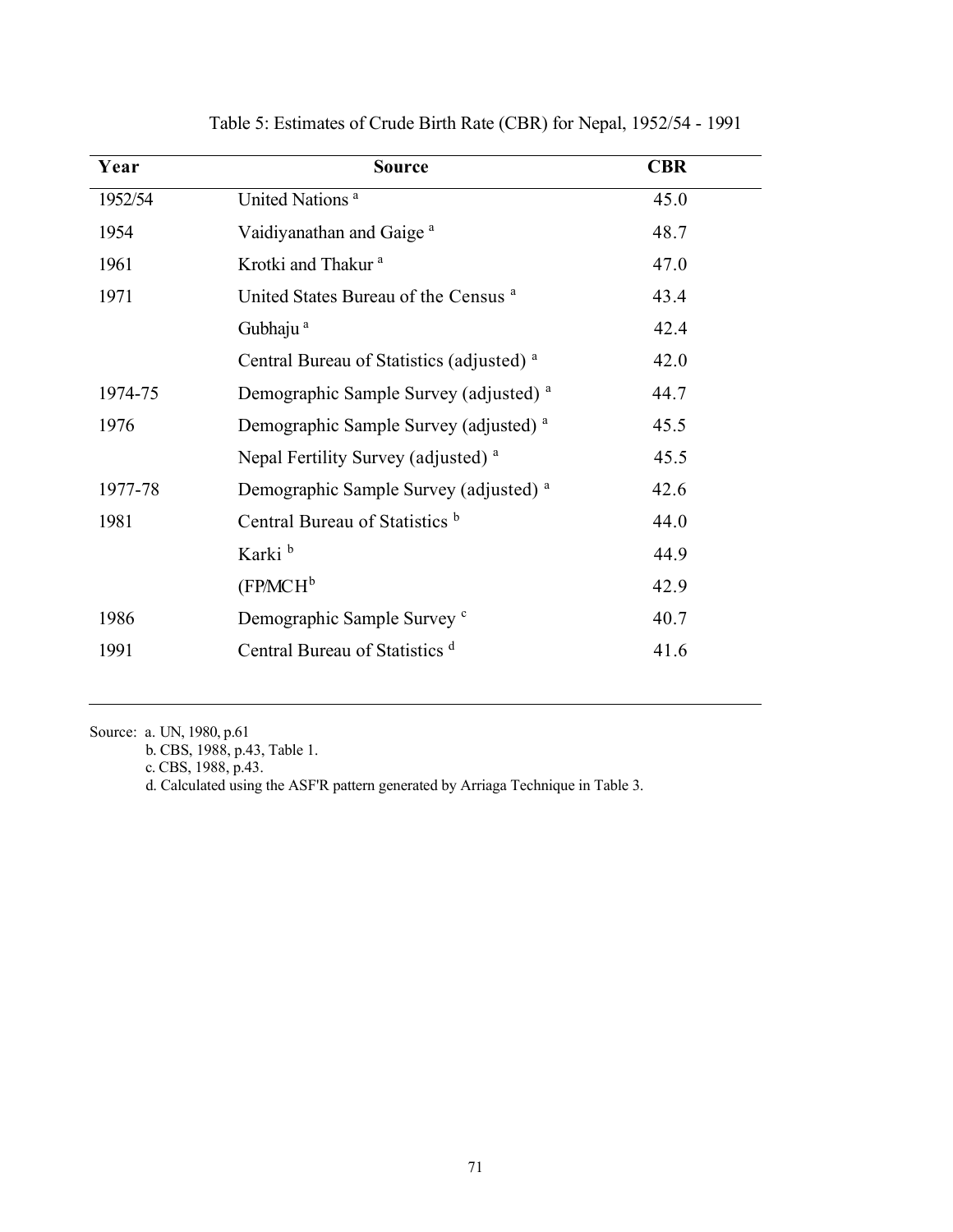# 6. Regional Variations and Trends in Fertility

## 6.1 Fertility Variations Among Development Regions

The Regional variations in the total fertility rate for the census years of 1981 and 1991 are presented in Table 6.

| Region                     | TFR. |      | Rank |                | % Change in          |
|----------------------------|------|------|------|----------------|----------------------|
|                            | 1981 | 1991 | 1981 | 1991           | <b>TFR 1981-1991</b> |
| Eastern Dev. Reg.<br>(EDR) | 6.6  | 5.2  |      |                | $-21.2$              |
| Central Dev. Reg.<br>(CDR) | 5.7  | 5.1  | 4    | $\overline{4}$ | $-10.5$              |
| Western Dev. Reg.<br>(WDR) | 5.9  | 5.6  | 3    | 2              | $-5.1$               |
| Mid-Wrn Dev. Reg. (MWDR)   | 6.5  | 6.9  | 2    |                | 6.2                  |
| Far-Wrn Dev. Reg. (FWDR)   | 5.7  | 6.9  | 4    |                | 21.1                 |

Table 6 :Regional Variations in TFR, their Rank and Per cent Change during 1981-1991.

Source: CBS, 1987, Chapter XI, Table II. 12, p. 271

CBS, 1993, Vol, I Part XII, Table 40 and 43.

Among the different development regions of Nepal, the Eastern Development and the Mid-Western Development Region showed a very high TFR of 6.6 and 6.5 in 1981. The other three regions differed only slightly in their TFR in 1981. In 1991 the highest TFR of 6.9 was attained in the Mid-Western and Far-Western Development Regions followed by Western Development Region with a TFR of 5.6. The lowest TFR values were obtained for the Central Development Region (5.1) followed closely by the Eastern Development Region (5.2).

| Table 7: Estimates of Age Specific Fertility Rates and Total Fertility Rates for Nepal by |  |
|-------------------------------------------------------------------------------------------|--|
| Development Regions, $1981^{\circ}$ and $1991^{\circ}$                                    |  |

| Age        |        | <b>EDR</b> | <b>CDR</b> |        |        | <b>WDR</b> | <b>MWDR</b> |        | <b>FWDR</b> |        |
|------------|--------|------------|------------|--------|--------|------------|-------------|--------|-------------|--------|
| Group      | 1981   | 1991       | 1981       | 1991   | 1981   | 1991       | 1981        | 1991   | 1981        | 1991   |
| $15-19$    | 0.0834 | 0.0768     | 0.0911     | 0.1018 | 0.0793 | 0.0831     | 0.0880      | 0.1116 | 0.0847      | 0.1202 |
| $20 - 24$  | 0.2496 | 0.2690     | 0.2188     | 0.2713 | 0.2121 | 0.2797     | 0.2262      | 0.3247 | 0.1991      | 0.3443 |
| 25-29      | 0.2939 | 0.2616     | 0.2397     | 0.2437 | 0.2505 | 0.2705     | 0.2587      | 0.3238 | 0.2304      | 0.3265 |
| 30-34      | 0.2575 | 0.1951     | 0.2138     | 0.1823 | 0.2299 | 0.2128     | 0.2482      | 0.2709 | 0.2211      | 0.2763 |
| $35 - 39$  | 0.2098 | 0.1385     | 0.1760     | 0.1248 | 0.1909 | 0.1555     | 0.2160      | 0.2041 | 0.1860      | 0.1893 |
| $40 - 44$  | 0.1389 | 0.0712     | 0.1239     | 0.0658 | 0.1281 | 0.0811     | 0.1566      | 0.1034 | 0.1350      | 0.0971 |
| 45-49      | 0.0824 | 0.0219     | 0.0826     | 0.0239 | 0.0851 | 0.0300     | 0.1030      | 0.0373 | 0.0903      | 0.0354 |
| <b>TFR</b> | 6.6    | 5.2        | 5.7        | 5.1    | 5.9    | 5.6        | 6.5         | 6.9    | 5.7         | 6.9    |

Source: CBS, 1987, Chapter XI, Table 11.12, p.271

CBS, 1993, Vol.1, Part XII, Table, 40 and 43.

a. Estimates for 1981 are obtained from the Population Monograph of Nepal-1987.

b. Estimates for 1991 are obtained using the Arriaga Technique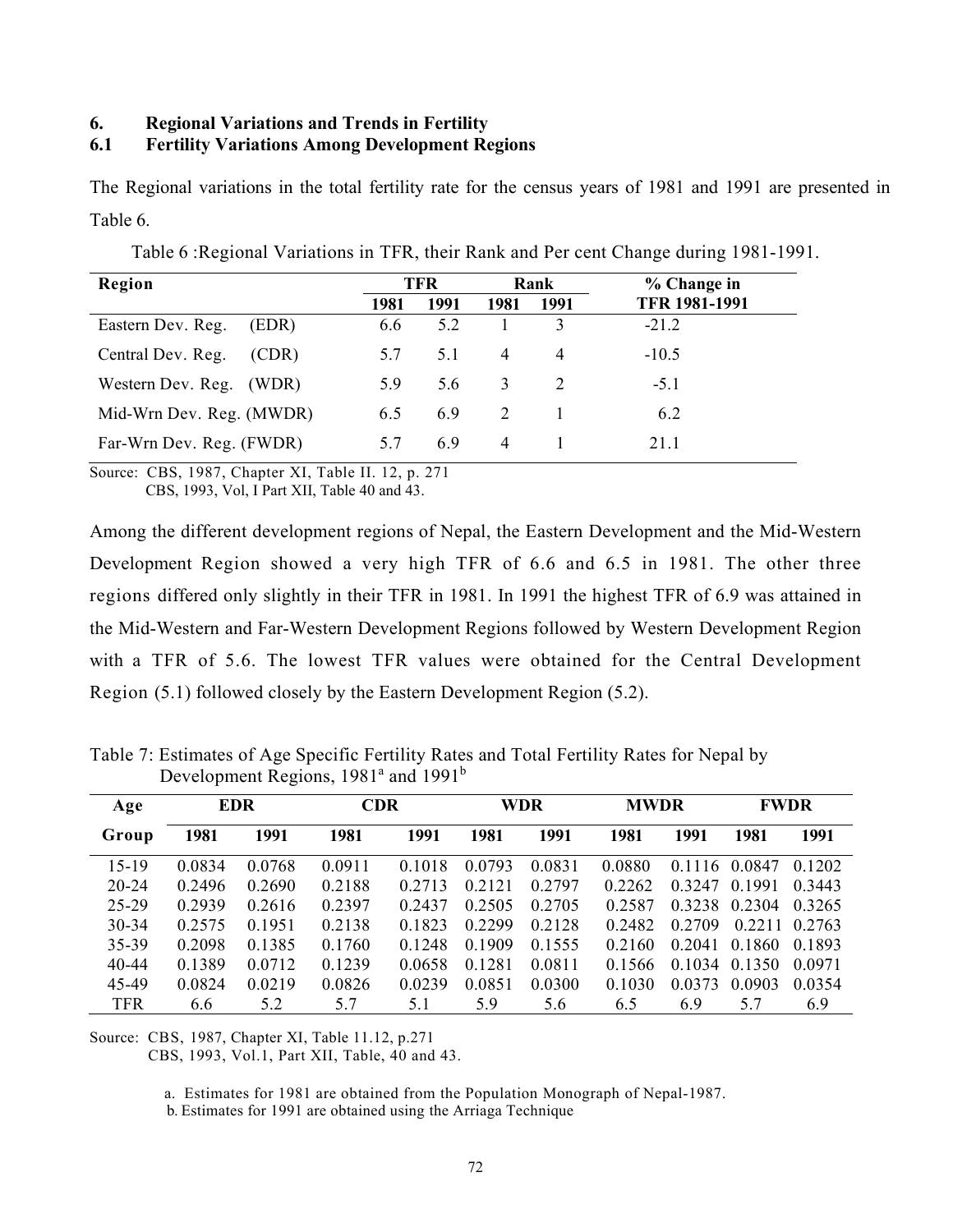Between 1981 and 1991 three regions exhibited a drop in TFR whereas in two regions the TFR recorded an increase. As may be seen from Table 6, the greatest drop was in EDR (21.2%) followed by CDR (10.5%) and WDR (5.1%). The increment in TFR was the greatest in FWDR (21.1%) followed by MWDR (6.2%). In the regions exhibiting increase in TFR, it could probably be the improvement in health conditions that have caused an increase in fertility; whereas the decline in TFR could probably be attributed to increase in family planning. At least a part of the trend may be attributed to differential completeness of fertility data in the two censuses. The age specific fertility rates corresponding to these TFR values are shown in Table 7.

### 6.2 Fertility Variations Among Ecological Zones

The TFR and ASFR estimates for the three Ecological Zones of Nepal are shown in Table 8 for 1981 and 1991. In 1981 the highest (6.2) and the lowest (5.9) TFR values were obtained for the Hill and Terai respectively. In these zones the TFR declined by 1991 to levels of 5.8 and 5.5 respectively. In the case of Mountain the TFR exhibited an increase from 5.9 in 1981 to 6.6 in 1991. Once again, if this was not totally due to an improvement in the reporting of births from 1981 to 1991, it could be on account of improvement in health conditions probably not accompanied by any kind of contraception in this region.

Table 8: Estimates of Age Specific Fertility Rates and Total Fertility Rates by Ecological Zones, 1981 <sup>a</sup> and 1991<sup>b</sup>

| <b>Age Group</b> | <b>MOUNTAIN</b> |        |        | <b>HILL</b> |        | <b>TERAI</b> |  |
|------------------|-----------------|--------|--------|-------------|--------|--------------|--|
|                  | 1981            | 1991   | 1981   | 1991        | 1981   | 1991         |  |
| $15 - 19$        | 0.0553          | 0.0763 | 0.0703 | 0.0833      | 0.1108 | 0.1176       |  |
| $20 - 24$        | 0.1931          | 0.2914 | 0.2193 | 0.2875      | 0.2348 | 0.2987       |  |
| 25-29            | 0.2468          | 0.3166 | 0.2585 | 0.2825      | 0.2476 | 0.2659       |  |
| $30 - 34$        | 0.2395          | 0.2803 | 0.2452 | 0.2293      | 0.2141 | 0.1925       |  |
| 35-39            | 0.2037          | 0.2120 | 0.2057 | 0.1704      | 0.1725 | 0.1291       |  |
| $40 - 44$        | 0.1462          | 0.1116 | 0.1410 | 0.0865      | 0.1181 | 0.0670       |  |
| 45-49            | 0.0921          | 0.0382 | 0.0901 | 0.0286      | 0.0780 | 0.0253       |  |
| <b>TFR</b>       | 5.9             | 6.6    | 6.2    | 5.8         | 5.9    | 5.5          |  |

Source CBS, 1987, Chapter XI, Table 11. l I, p.270

CBS, 1993, Vol. 1, Part X11, Table 40 and 43

CBS, 1995, Vol. IV, Table 18 and 20.

a. Estimates For 1981 are obtained from the Population Monograph of Nepal 1987.

b. Estimates for 1991 are obtained using the Arriaga Technique.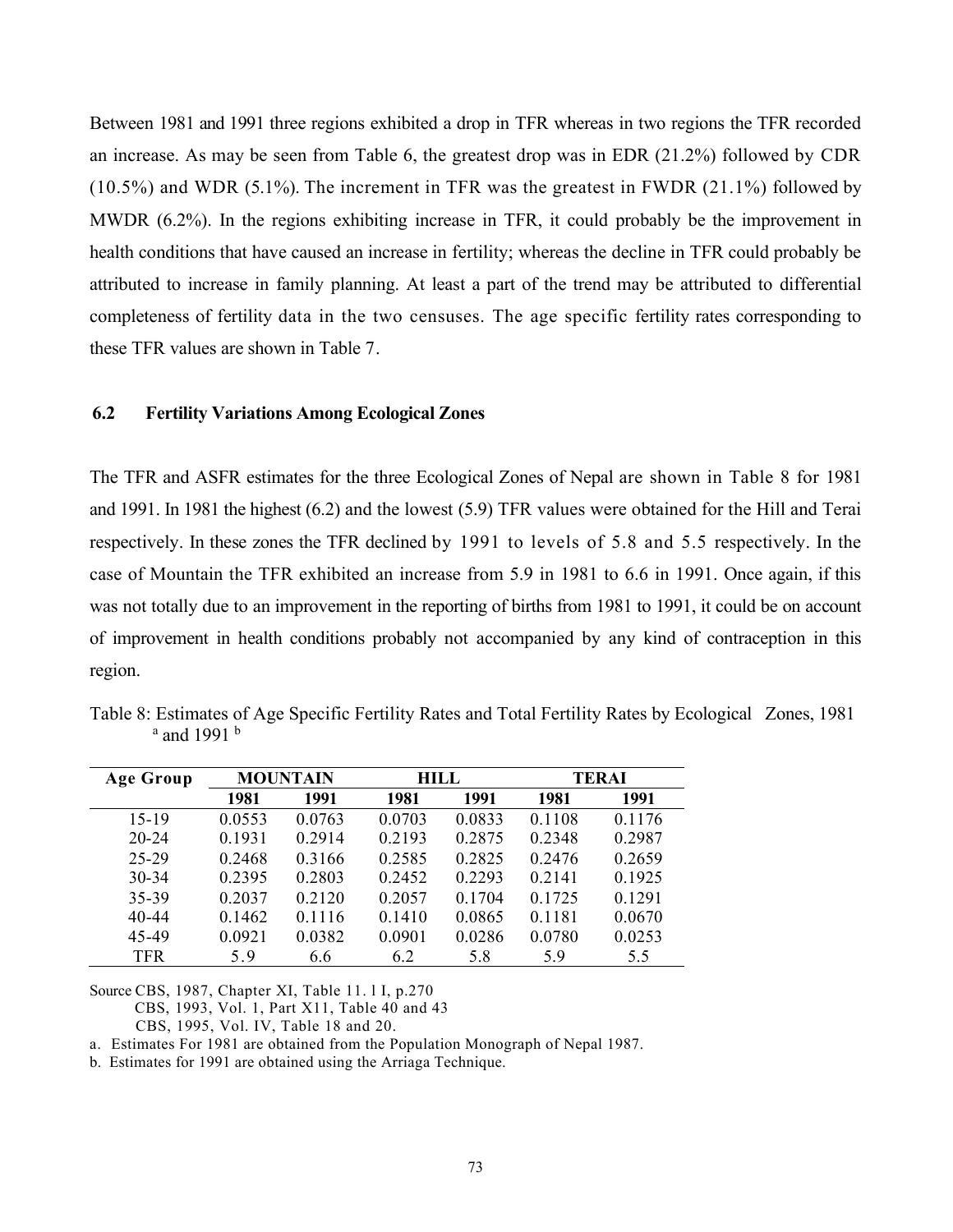### 6.3 Rural/Urban Differentials in Fertility

The reduction in TFR in the urban area from 5.8 in 1981 to 3.5 in 1991 is more glaring than that observed for the rural area. However, a TFR of 6.4 in 1981, reaching 5.8 in 1991 for the rural areas reflects the prevailing trend at the national level. Even though, both the rural and urban areas have shown declining trend, the per cent reduction is more in the urban areas than in the rural areas. This contributed to an ever-widening gap between rural and urban fertility in Nepal.

| Age Group  |        | <b>RURAL</b> |        | URBAN  |
|------------|--------|--------------|--------|--------|
|            | 1981   | 1991         | 1981   | 1991   |
| $15-19$    | 0.0794 | 0.0964       | 0.0912 | 0.0822 |
| $20 - 24$  | 0.2466 | 0.2928       | 0.2548 | 0.2247 |
| $25 - 29$  | 0.274  | 0.2792       | 0.2549 | 0.1875 |
| $30 - 34$  | 0.2494 | 0.2205       | 0.2083 | 0.1110 |
| 35-39      | 0.2103 | 0.1600       | 0.1567 | 0.0622 |
| $40 - 44$  | 0.1312 | 0.0829       | 0.0936 | 0.0269 |
| 45-49      | 0.0973 | 0.0291       | 0.0965 | 0.0125 |
| <b>TFR</b> | 6.4    | 5.8          | 5.8    | 3.5    |

Table 9: Estimates of Age Specific Fertility Rates and Total Fertility Rates by Rural/Urban Residence, 1981  $^{\circ}$  and 1991  $^{\circ}$ 

Source: CBS, 1987, Chapter XII, Table 12.6, p.289 CBS, 1993, Vol.1, Part XII, Table 40 and 43 CBS, 1994, Vol. II, Table 10 and 12

a. Estimates of TFR for 1981 are obtained from the Population Monograph of Nepal-1987.

b. Estimates for 1991 are obtained using the Arriaga Technique.

The lower fertility among urban women compared to the rural women is also verified by the NFHS data of 1991. According to this survey the Total Marital Fertility Rate (TMFR) among urban women is 5.3 and that among the rural women is 6.2 revealing a rural-urban difference of nearly I child (FP/MCH, 1993, p.58).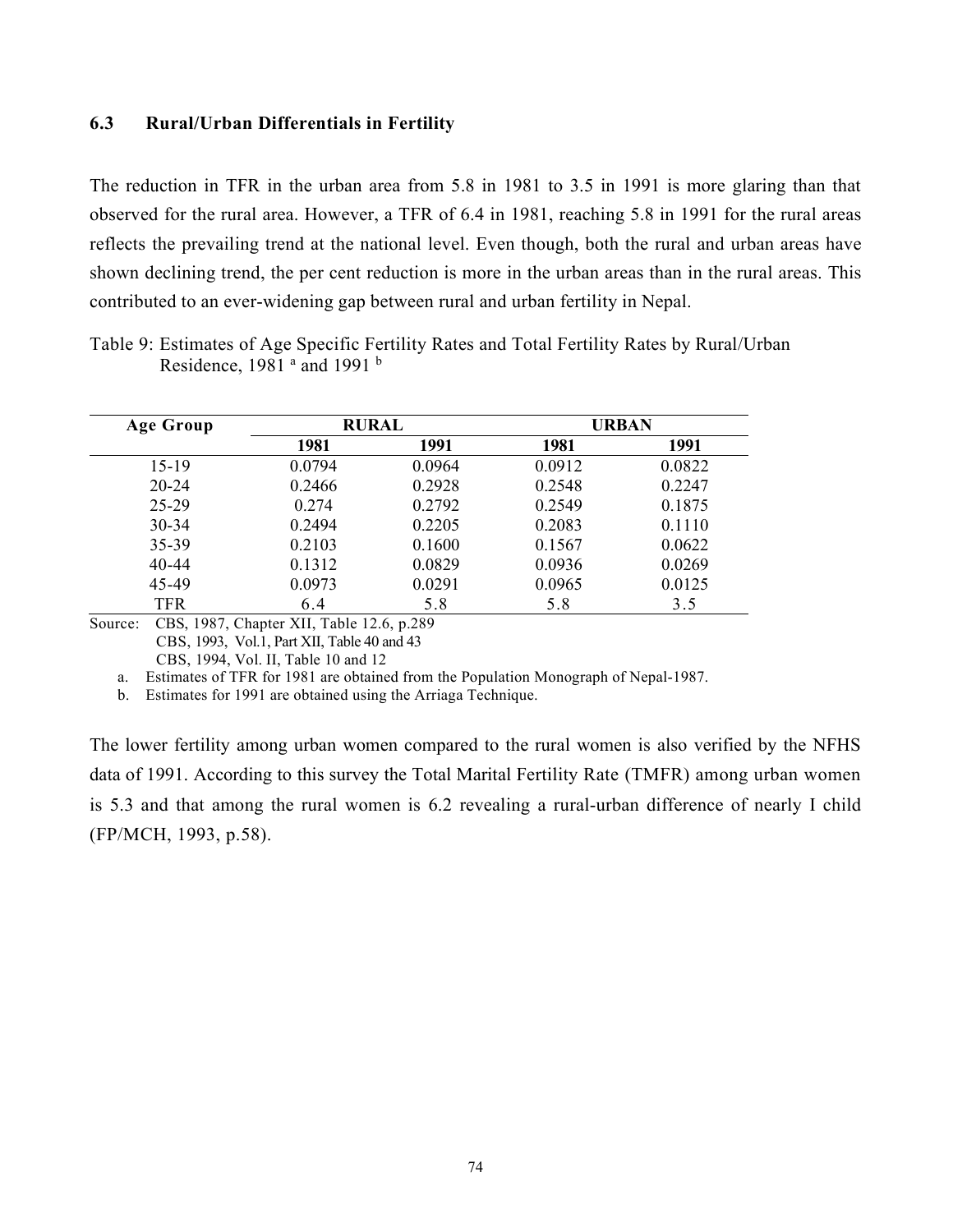

Fig 4: Rural/Urban Differentials in Age Specific Fertility Rates (ASFR)

Source: Same as in Table 9.

The changes in ASFR patterns from 1981 to 1991 in rural and urban areas are shown in Fig<sup>,</sup> 4. In urban areas, the decline in fertility from 1981 to 1991 seems to have essentially come from later age groups while there was very little change in fertility in the age groups of 15-19 and 20-24. In the rural areas, on the other hand, the women who exhibited a decline in fertility are older than those in urban areas and further the younger age groups namely 15-19, 20-24, 25-29 seem to have increased their fertility. This increase, in the absence of contraception, could be to in health conditions. Migration of unmarried young girls from rural to urban areas, if any, could also partly account for this phenomenon.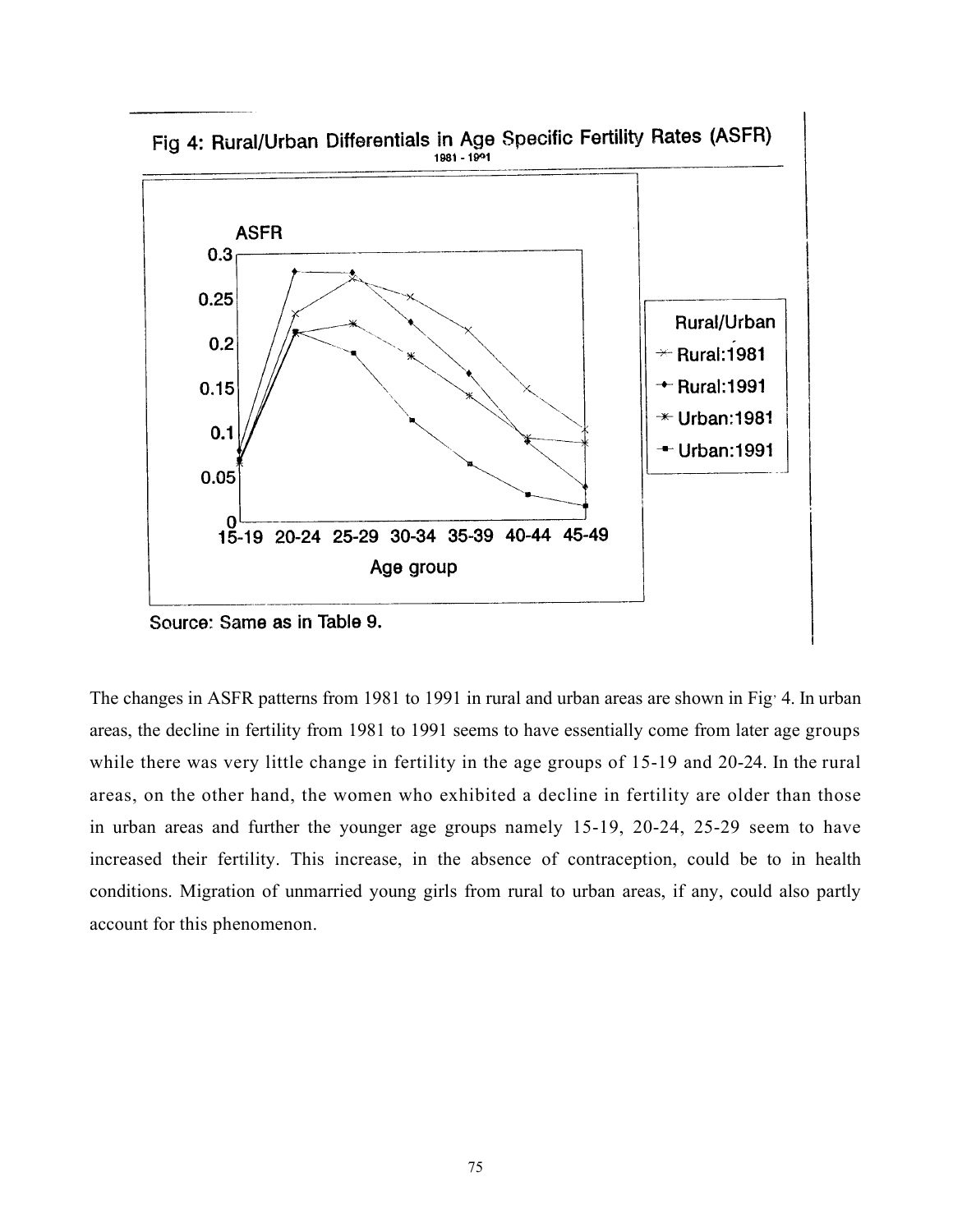## 7. Determinants of Fertility

There are several determinants of fertility. Among them cultural, social and economic factors seem to exert their influence in regulating fertility. Unavailability of data being a constraint, only a few of these factors are considered here. The female age at marriage, literacy, educational attainment, occupation and industry are some of the determinants of fertility obtained from the census data and are examined here. Wherever possible these determinants have been looked into from the point of view of differentials and trends.

#### 7.1 Age at Marriage of Men and Women

Marriage usually takes place at very early ages in Nepal. As the literacy rate in Nepal is low, age at marriage makes a real difference in governing fertility. Some studies have demonstrated that an increase in female age at marriage contributes to a reduction in fertility. This is also true in the case of Nepal, where an inverse relationship between age at marriage and fertility has been observed (Chhetry, 1993). Since data on age at marriage had not been collected in the census, use has been made of an indirect estimate known as Singulate Mean Age at Marriage (SMAM). Following the method proposed by Hajnal (Hajnal, 1953), SMAM has been computed for men and women for 1971, 1981 and 1991 (Table 10).

Table 10: Proportions Single by Age and Singulate Mean Age at Marriage for Nepal from 1971 to 1991

| Age Group   | 1971           |              | 1981           |              | 1991           |              |
|-------------|----------------|--------------|----------------|--------------|----------------|--------------|
|             | <b>Females</b> | <b>Males</b> | <b>Females</b> | <b>Males</b> | <b>Females</b> | <b>Males</b> |
| $10-14$     | 0.866          | 0.937        | 0.857          | 0.851        | 0.924          | 0.958        |
| $15-19$     | 0.393          | 0.730        | 0.492          | 0.741        | 0.527          | 0.794        |
| $20 - 24$   | 0.079          | 0.331        | 0.131          | 0.409        | 0.128          | 0.381        |
| $25 - 29$   | 0.026          | 0.123        | 0.054          | 0.195        | 0.037          | 0.127        |
| 30-34       | 0.014          | 0.057        | 0.031          | 0.124        | 0.019          | 0.052        |
| $35 - 39$   | 0.011          | 0.033        | 0.026          | 0.089        | 0.013          | 0.028        |
| $40 - 44$   | 0.009          | 0.023        | 0.025          | 0.080        | 0.011          | 0.021        |
| 45-49       | 0.008          | 0.016        | 0.029          | 0.074        | 0.009          | 0.016        |
| $50 - 54$   | 0.007          | 0.014        | 0.036          | 0.069        | 0.009          | 0.016        |
| Singulate   |                |              |                |              |                |              |
| Mean Age at | 16.8           | 20.8         | 17.2           | 20.7         | 18.1           | 21.4         |
| Marriage    |                |              |                |              |                |              |

Source:- CBS, 1975, Vol. II, Part II, Table 15

CBS, 1984, Vol. II, Table 15.

CBS, 1993, Vol.1, Part XI, Table 34.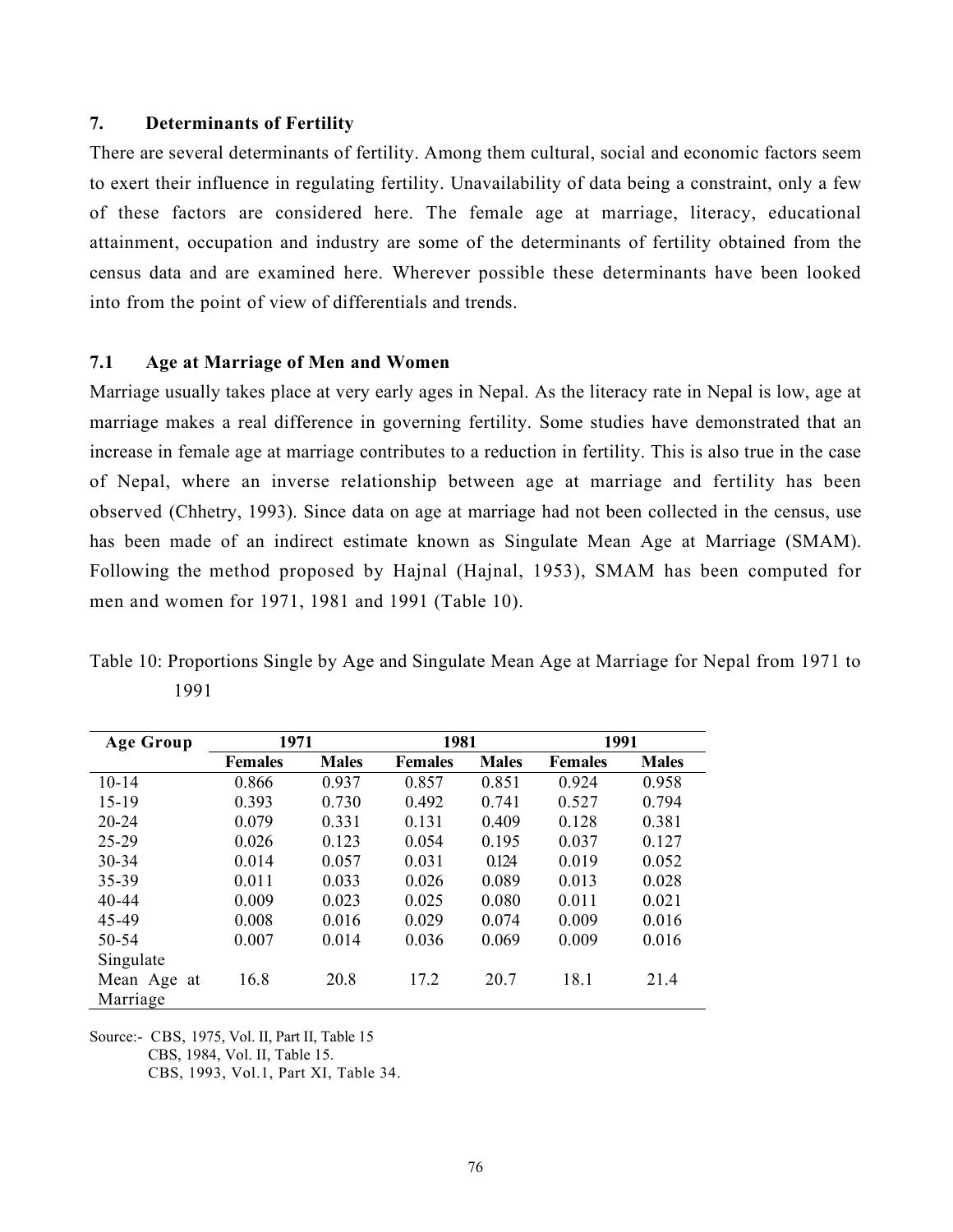As expected, the age at marriage has been increasing over the years. Table 10 depicts a shift in age at marriage between 1971 and 1991- for women from 16.8 years to 18.1 years and for men from 20.8 years to 21.4 years, despite the fact that female marriage still takes place relatively at early ages. The table also indicates that most women (99%) eventually marry. Marriage in Nepal is thus relatively early and universal, a fact which ultimately gives rise to a high level of fertility in a non-contracepting society like Nepal; the current-use rate of modern family planning methods is only 21.8 per cent in 1991 (NPHS, 1993, p.108). In this context an increase in age at marriage should be regarded as significant.

### 7.2 Educational Differentials in Fertility

The level of fertility declines with increase in educational level of females. The same applies for literacy status. Higher the level of female literacy in a community, the lower will be the fertility. This also implies that the level of fertility should be lower for the literate females compared to the illiterate females.

| Literacy Status &             | Average no of CEB/ever-married women |      | <b>Ever Married Women</b> |                    |
|-------------------------------|--------------------------------------|------|---------------------------|--------------------|
| <b>Educational Attainment</b> | 1981                                 | 1991 | 1981                      | 1991               |
| All Total                     | 2.5                                  | 2.7  | $3,935,163$ <sup>1/</sup> | 3,727,732 $^{2/2}$ |
| Illiterate                    | 2.5                                  | 2.8  | 3,634,285                 | 3,150,289          |
| Literate                      | 2.1                                  | 1.9  | 300,878                   | 550,393            |
| No Schooling                  | 2.2                                  | 2.2  | 100,759                   | 181,455            |
| Primary 1-5                   | 2.2                                  | 1.9  | 128, 932                  | 125,664            |
| Secondary 6-10                | 1.9                                  | 1.7  | 49,681                    | 141,024            |
| SLC & Equiv.                  | 1.7                                  | 1.6  | 10,550                    | 43,546             |
| Intermediate & Equiv.         | 1.6                                  | 1.4  | 5,919                     | 17,617             |
| Graduate & Equiv.             | 1.4                                  | 1.5  | 3,890                     | 10,343             |
| Post Graduate & Above         | 1.5                                  | 1.5  | 1,147                     | 2,571              |
| Others                        |                                      | 1.6  |                           | 20                 |

Table 11: Average Number of Children Ever Born (CEB) per ever Married Women 15-49 Years by Literacy Status and Educational Attainment, 1981 and 1991.

Source:- CBS, 1984, Vol. II, Table 17 CBS, 1993, Vol. 1, Part X1, Table 45.

 $\frac{1}{2}$  Includes Ever Married Women aged 10-14

Includes literacy not-stated and education level not-stated categories.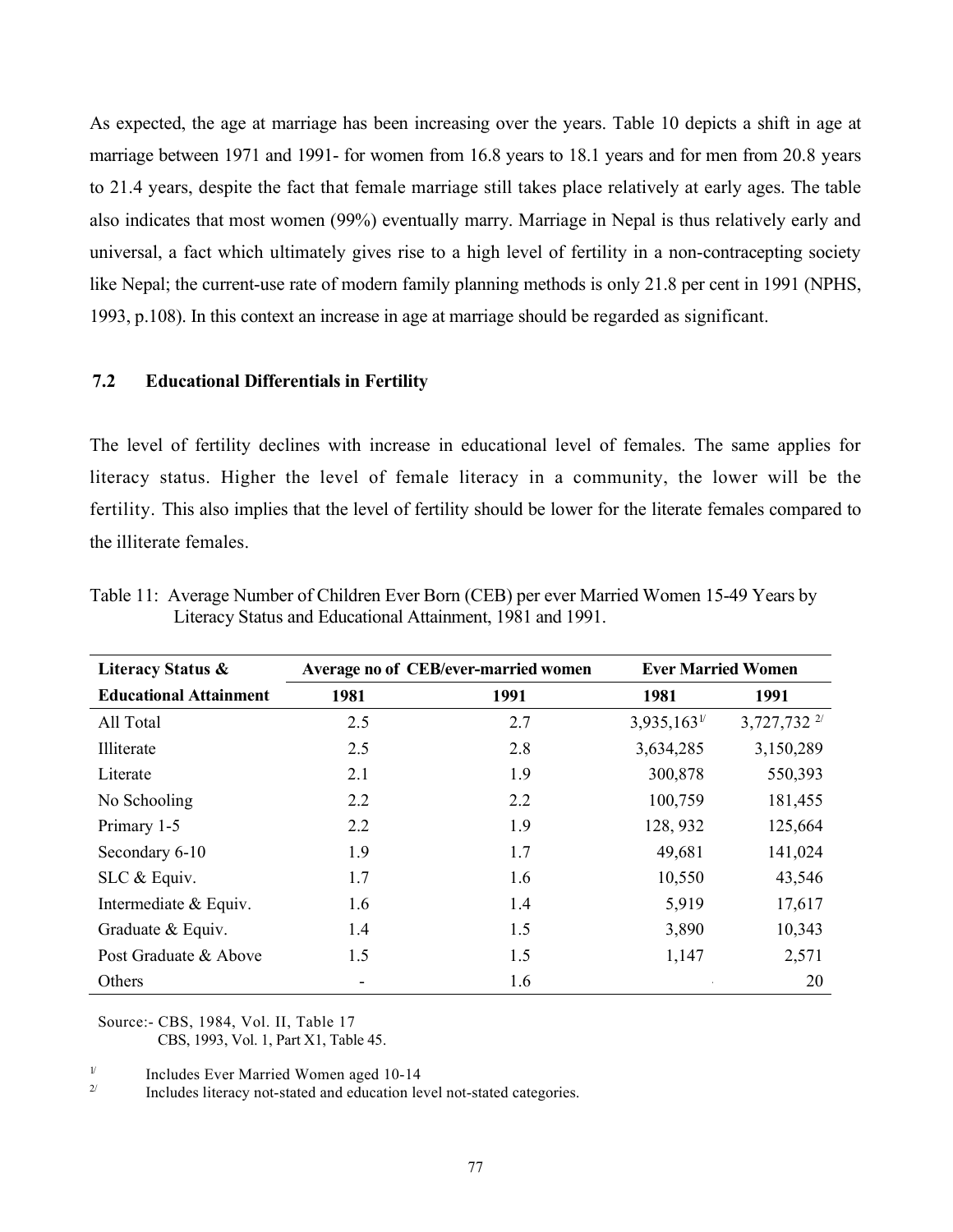Table 11 presents available evidence on average number of children ever-born per evermarried women aged 15-49 in Nepal by literacy and educational attainment derived from 1981 and 1991 censuses. The average number of CEB is lower for literate than for illiterate women, both according to 1981 and 1991 data. The literate - illiterate differential, however, seems to be greater in 1991 than in 1981. An overall increase in the contraceptive prevalence is likely to influence the literate fertility to a greater extent than the illiterate fertility. The increasing level of education does seem to be related to decreasing level of fertility. There is good deal of consistency in this relationship both in 1981 and 1991.

The negative relationship between women's education and fertility have also been established from the NFHS 1991 survey. Confirming the relationship, the Total Marital Fertility Rate (TMFR) among women with secondary level of education is lower (4.0) than among women with no education (6.2). A difference of 2 children indicates that there exists a significant differential in fertility of women with some education and no education (NFHS, 1991, p.58).

It may be noted that the relationship of fertility with education in this section and with Occupation and Industry in Sections. 7.3 and 7.4 are only bivariate relations. No adjustments were made for differences in the distributions by age, duration of marriage etc.

# 7.3 Occupational Differentials in Fertility

An interesting phenomenon is revealed when we look into the differential by type of occupation pursued. Females in different occupations are found to have different fertility levels as shown in Table 12. This could be due to the social status given to the occupation itself and the time available to working women for raising children.

When differentials by occupations are considered the mean number of CEB per ever-married woman is highest for the Farm and Sales workers. Similarly the lowest fertility is observed among the professional, administrative and clerical workers. This means that the fertility level of white collar female workers is lower than that of other groups. It may be emphasized that the difference in fertility between the white collar and blue collar occupation groups of women is quite substantial, the corresponding levels being 1.6 and 2.7.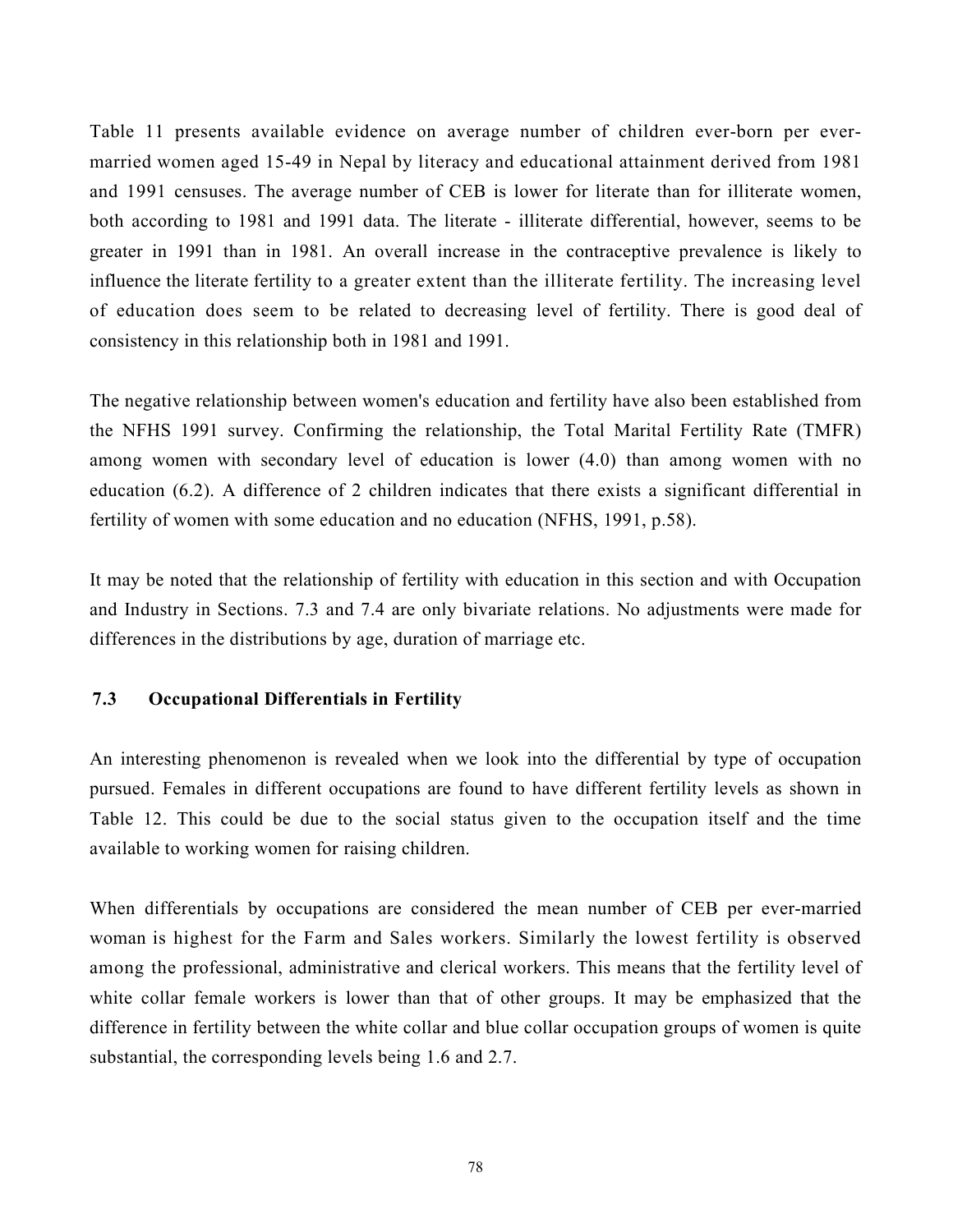| Table 12: Average Number of Children Ever Born (CEB) per Ever Married Women 15-49 Years by |  |
|--------------------------------------------------------------------------------------------|--|
| Major Occupation Group, 1991.                                                              |  |

| <b>Major Occupation Group</b> | Average no of CEB/ever-married women<br>1991 | <b>Ever Married Women</b><br>1991 |  |  |
|-------------------------------|----------------------------------------------|-----------------------------------|--|--|
| All Occupations               | 2.7                                          | 1,989,608 <sup>1/</sup>           |  |  |
| Professional<br>&<br>Tech.    | 1.6                                          | 14,402                            |  |  |
| Workers                       |                                              |                                   |  |  |
| <b>Administrative Workers</b> | 1.6                                          | 1,509                             |  |  |
| Clerical Workers              | 1.6                                          | 5,943                             |  |  |
| Sales Workers                 | 2.7                                          | 38,197                            |  |  |
| Service Workers               | 2.4                                          | 76,321                            |  |  |
| Farm & Fish Workers           | 2.7                                          | 1,796,439                         |  |  |
| Production<br>Labor<br>&      | 2.3                                          | 35,835                            |  |  |
| Workers                       |                                              |                                   |  |  |
| Other Occupation              | 2.1                                          | 16,713                            |  |  |

Source: CBS, 1993, Vol. 1, Part Xll, Table 46.

<sup>1/</sup> Includes Occupation not-stated group.

#### 7.4 Fertility Differentials by Industry

Average number of CEB per ever-married women by major industry division is presented in Table 13. The higher average CEB of 2.7 is exhibited by women engaged in agriculture, forestry and fishing as well as commerce (presumably petty trade). The lowest average CEB of 1.5 is obtained for women working in electricity, gas, water and transport & communication. The two categories of industries associated with the lowest and the highest fertility are probably reflecting the white and blue collar jobs respectively.

| Major Industry Division, 1991   |                                                         |                                   |
|---------------------------------|---------------------------------------------------------|-----------------------------------|
| <b>Major Industry Division</b>  | <b>Average no of CEB/ever-</b><br>married women<br>1991 | <b>Ever Married Women</b><br>1991 |
| All Industries                  | 2.7                                                     | 1,989,6081/                       |
| Agriculture, Forestry & Fishing | 2.7                                                     | 1,797,616                         |
| Mining & Quarrying              | 2.4                                                     | 349                               |
| Manufacturing                   | 2.1                                                     | 19,195                            |
| Electricity, Gas & Water        | 1.5                                                     | 573                               |
| Construction                    | 2.2                                                     | 2,678                             |
| Commerce                        | 2.7                                                     | 46,717                            |
| Transport & Communication       | 1.5                                                     | 1,433                             |
| Finance & Business Service      | 1.8                                                     | 2,334                             |
| Personal & Community Service    | 2.3                                                     | 107,200                           |
| Others                          | 1.4                                                     | 1,352                             |

Table 13: Average Number of Children Ever Born (CEB) per Ever Married Women 15-49 Years by  $\mathbf{D}$ ision

Source: CBS, 1993, Vol. 1, Part XII, Table 47.

Includes Industry not-stated group.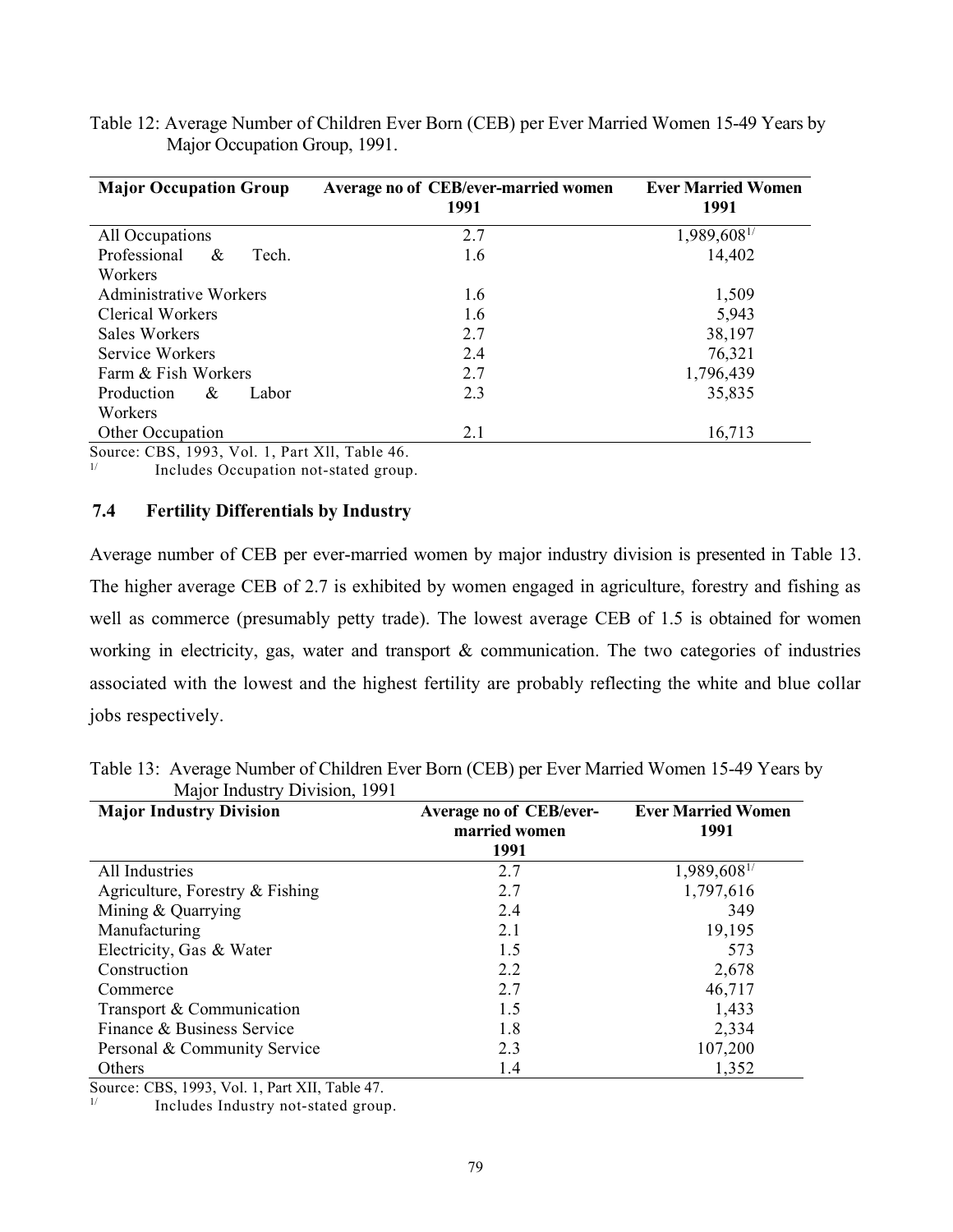### 8. Social and Demographic Factors in Regional Fertility Variations

It has been observed in the above analysis that regional differentials in fertility exist in Nepal. These differentials must be a result of an interplay of a number of socio-economic and demographic variables operating in these regions. In Table 14, three variables have been presented along with a few socio-demographic variables for each of the development regions, ecological zones and rural/Urban areas.

| Area               | <b>Fertility Measures</b> |            |            | <b>Nuptiality Indicators for</b><br>females |                                    | Literacy                    |                | <b>Sex</b><br><b>Ratios</b> |
|--------------------|---------------------------|------------|------------|---------------------------------------------|------------------------------------|-----------------------------|----------------|-----------------------------|
|                    | <b>CWR</b>                | <b>CBR</b> | <b>TFR</b> | Mean<br>Age at<br>Marriage                  | Proportion<br>Currently<br>Married | <b>Both</b><br><b>Sexes</b> | <b>Females</b> |                             |
| Nepal              | .615                      | 39.5       | 5.6        | 18.1                                        | .814                               | 39.3                        | 24.7           | 99.5                        |
| Development Region |                           |            |            |                                             |                                    |                             |                |                             |
| <b>EDR</b>         | .585                      | 36.8       | 5.1        | 19.2                                        | .771                               | 44.0                        | 29.1           | 100.5                       |
| <b>CDR</b>         | .590                      | 36.4       | 5.0        | 17.7                                        | .832                               | 43.7                        | 30.6           | 103.7                       |
| <b>WDR</b>         | .615                      | 38.8       | 5.5        | 18.0                                        | .812                               | 43.7                        | 30.6           | 93.4                        |
| <b>MWDR</b>        | .687                      | 46.9       | 6.8        | 17.6                                        | .826                               | 31.7                        | 16.1           | 99.2                        |
| <b>FWDR</b>        | .682                      | 49.1       | 6.9        | 16.9                                        | .855                               | 31.9                        | 13.1           | 96.0                        |
| Ecological Zone    |                           |            |            |                                             |                                    |                             |                |                             |
| Mountain           | .632                      | 44.7       | 6.6        | 18.6                                        | .789                               | 32.9                        | 16.3           | 98.4                        |
| Hill               | .610                      | 40.8       | 5.8        | 18.9                                        | .775                               | 43.6                        | 28.3           | 95.3                        |
| Terai              | .617                      | 39.1       | 5.4        | 17.0                                        | .858                               | 36.3                        | 22.6           | 103.9                       |
| Rural/Urban        |                           |            |            |                                             |                                    |                             |                |                             |
| Rural              | .630                      | 40.4       | 5.8        | 17.9                                        | .848                               | 36.5                        | 21.8           | 98.6                        |
| Urban              | .478                      | 29.2       | 3.5        | 19.6                                        | .681                               | 66.4                        | 54.3           | 108.4                       |

Table 14: Measures of Fertility, Nuptiality and Literacy by Development Regions, Ecological Zones and Rural-Urban Residence, 1991

Source: CBS, 1993, Vol.1, Part 1, Table 5; Part X, Table 30; Part XI, Table 34; Part XII, Table 40 and 43.

As shown in Table 14, the variables, namely, CWR, CBR and TFR are the fertility indicators; where as female mean age at marriage, proportion currently married among females aged 15-49 and sex ratio are taken as the demographic variables; and the literacy rate represents the social status. From the levels of the three fertility indicators, it is obvious that the Mid-Western and Far-Western regions enjoy the highest fertility among all the regions. In these two regions, the mean age at marriage is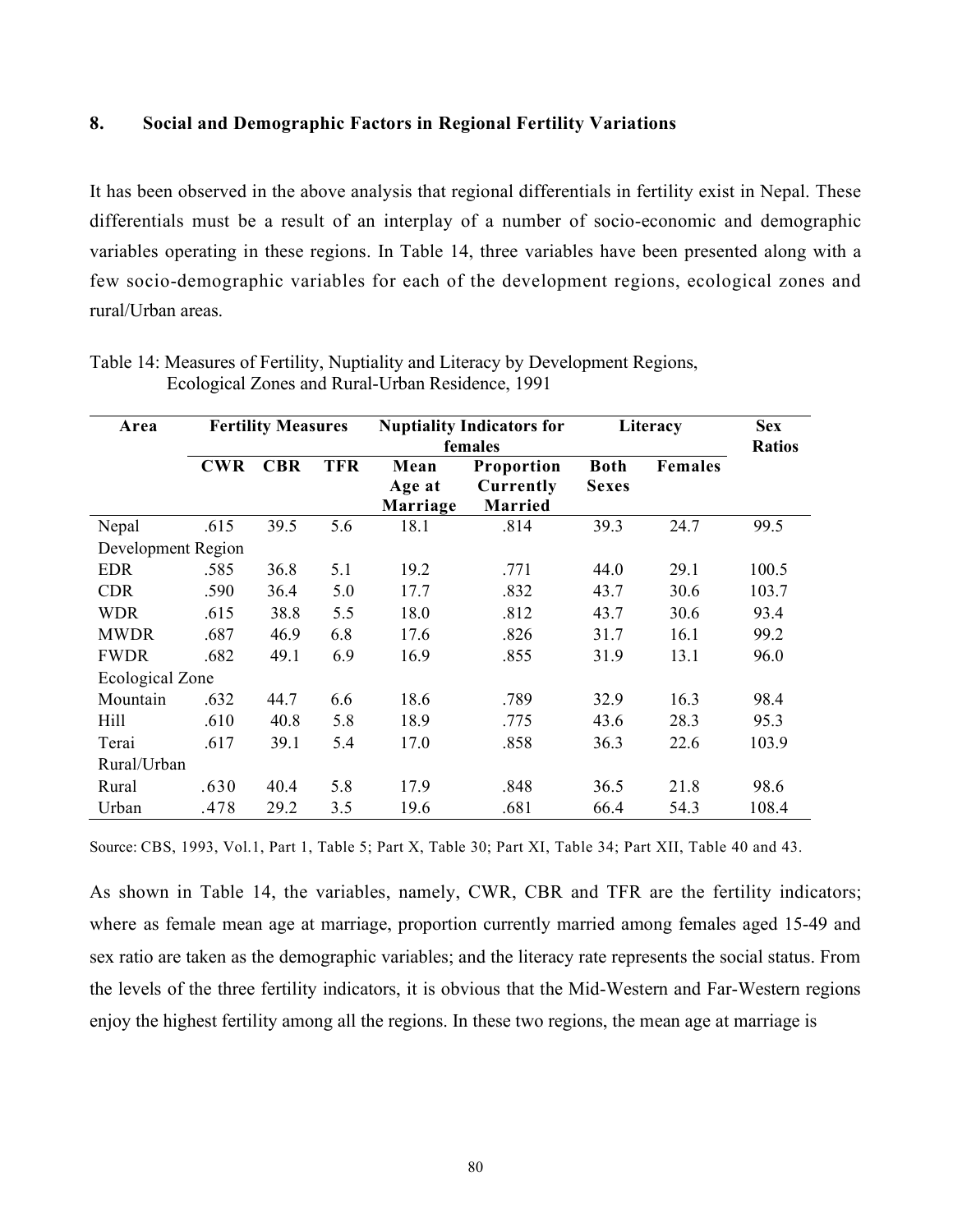lower, proportion currently married higher, overall literacy and female literacy lower and sex ratio lower than in the other regions. Similarly the two regions namely EDR and CDR which possess lowest fertility among all the regions are characterized as having higher mean age at marriage, lower proportion married, higher literacy and higher male to female ratio than other regions.

Among the three ecological zones, the highest fertility seems to be in Mountain zone which is characterized by the lowest level of literacy and low male - female ratio. The level of fertility in Terai is the lowest, but this is not fully explained by the nuptiality and literacy variables; since in this zone, the age at marriage is the lowest and proportion married the highest among the three zones. Even the literacy level is not the highest; only the sex ratio is the highest.

The lower fertility in urban areas than in rural areas is explained by a higher age at marriage, lower proportion married, higher literacy and higher sex ratio in urban than in rural areas.

The consistency of relationship between the level of fertility and the levels of socio-demographic variables is remarkably high in the case of the development regions and rural/urban areas. There is less consistency in the case of geographic regions. This may be on account of the limited number of explanatory variables considered here. There are probably other variables, not considered here which would explain the fertility differentials in the ecological zones.

# 9. Conclusion

The history of censuses and surveys in Nepal is not very old. This has created difficulty in studying the level, trend and differentials of fertility on a long time basis. However. the available data front censuses and other demographic surveys gives a reasonably consistent set of estimates on the level of fertility, its trend and differentials.

The analysis shows that a decline in fertility has started in Nepal and that it is supported by a concomitant increase in the contraceptive prevalence rate.

Socio-economic differentials in fertility do seem to exist and these are mostly in the expected direction. Fertility seems to vary inversely with literacy and the level of education. White collar and blue collar occupations of women are characterized by lower and higher fertility respectively.

Rural-urban and Regional variations in fertility also exist in Nepal. Variables such as age at marriage, proportion of women currently married, overall and female literacy levels, and sex ratio of the population do seem capable of explaining regional variations in fertility to a very great extent.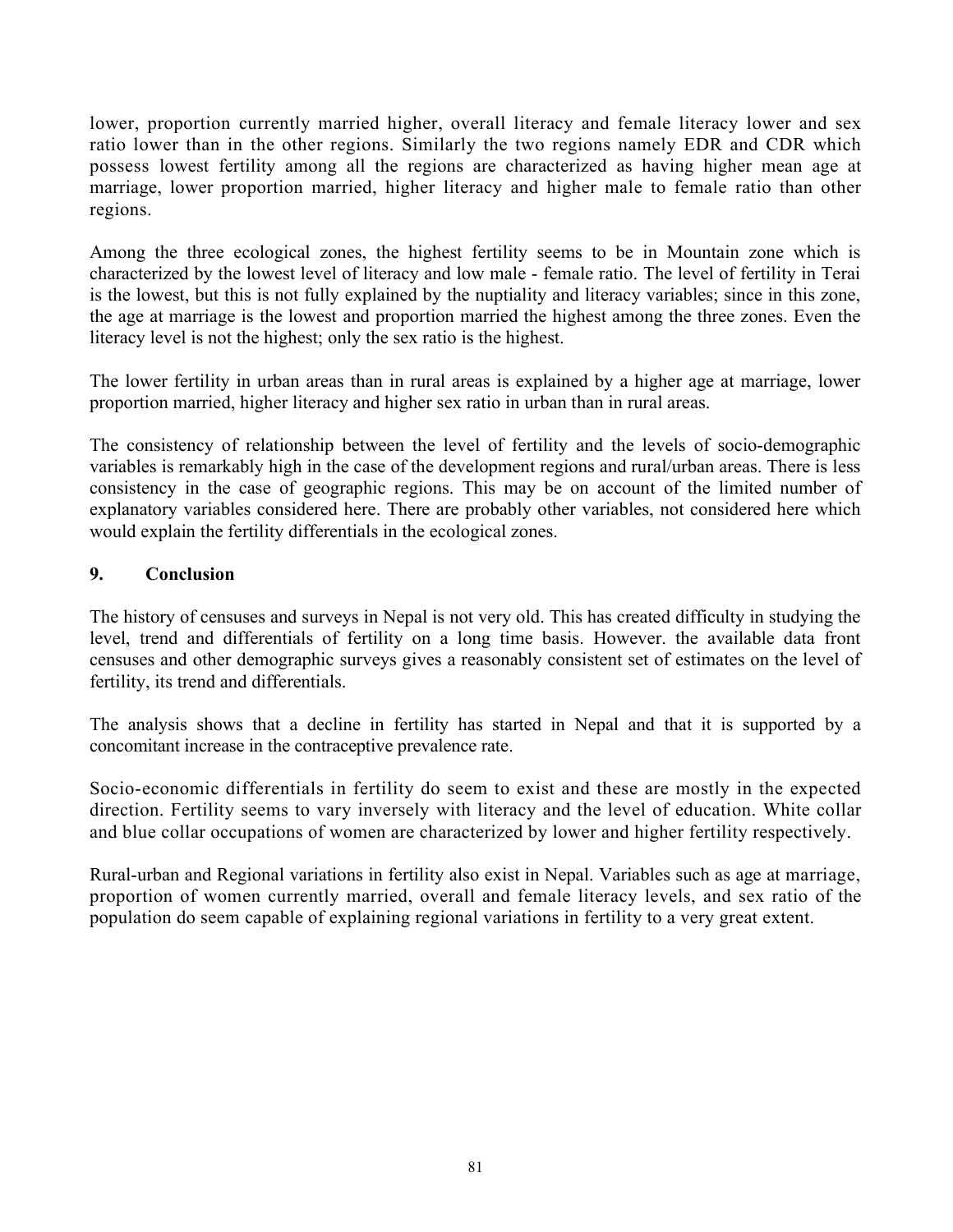# References

Arriaga, Eduardo E. and Associates. 1992, Population Analysis with Micro Computers, Volume II. Center for International Research. U.S. Bureau of the Census.

Barclay, George W. 1963, Techniques of Population Analysis, New York: John Wiley & Sons, Inc.

Campbell, Arthur A. 1960, Statistical Measures of Fertility.

Central Bureau of Statistics (CBS), 1976, The Analysis of Population Statistics of Nepal, Jore Ganesh Printing press.

CBS, 1984, Population Census 1981, Vol.1, Part I.

CBS, 1987, Population Monograph of Nepal, Kathmandu: Sajha Prakashan Printing Press.

CBS, 1993, Population Census 1991, Vol. l, Part 1.

CBS, 1993, Population Census 1991, Vol. 1, Part XII.

CBS, 1993, Population Census 1991, Vol.1, Part XI.

CBS, 1988, "Vital Rates from Demographic Sample Survey 1986/87", Tathyank Gatibidhi (Four Monthly Statistical Bulletin) 9(2): 40-52. CBS, Kathmandu.

Chhetry, R. K. 1992, "Population Data Quality" Tathyank Gatibidhi (Four Monthly Statistical Bulletin) 13(2): 6-9. CBS, Kathtnandu.

Chhetry, R. K. 1993, "Age at Marriage and Fertility in Nepal", Tathyank Gatibidhi (Four Monthly Statistical Bulletin) 14(2): 58-62. CBS, Kathmandu.

FP/MCH. 1987, Nepal Fertility and Family Planning Survey Report, 1986. Nepal Family Planning and MCH Project. Planning and Evaluation Section, Kathmandu.

FP/MCI-1. 1993, Nepal Fertility, Family Planning and Health Survey (NFHS, 1991), Main Report, Nepal Family Planning and MCH Project, Planning, Research and Evaluation Section, Kathmandu.

Goldman, N., Coale, A..1. and Wenstein, M. 1979, "The Quality of Data in the Nepal Fertility Survey", Scientific Report No. 6. WhS London.

Gubhaju, B.B. and Manandhar, Sharada, 1978, Findings from other Demographic Studies, A paper presented at the Conference on Nepal Fertility Survey 1976, Kathmandu.

Institute for Resource Development Inc. (IRDI), 1991 "Knowledge and Use of Contraceptive", Comparative Studies No. 6, Maryland, 1991.

Population Reference Bureau (PRB), 1978, Population Hand Book, Washington D.C.

Shryock, Henry S., Jacob S. Siegel and Associates, 1976, The Methods and Materials of Demography, Washington D.C, U.S. Bureau of the Census Vol. 1.